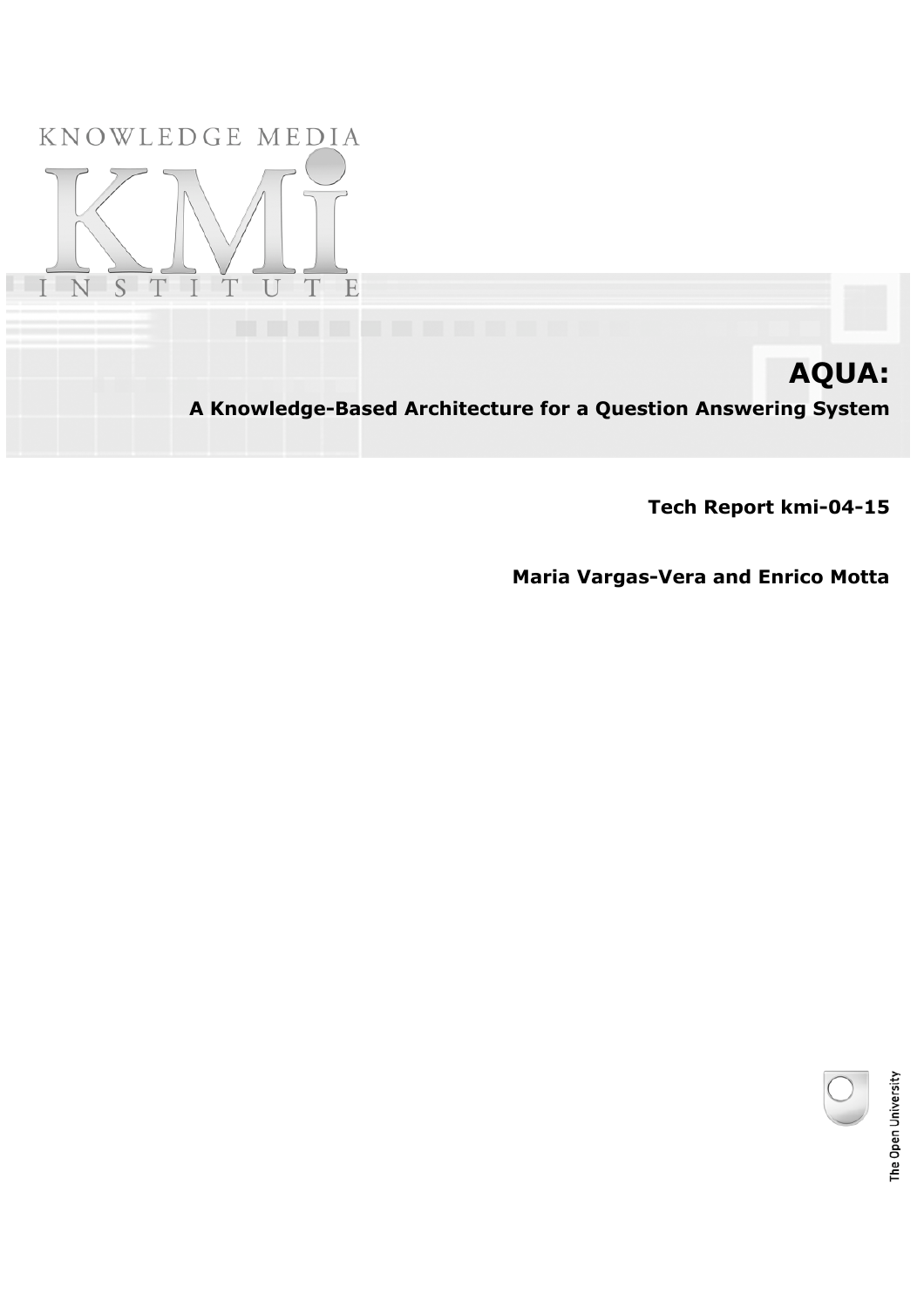## **AQUA: A Knowledge-Based Architecture for a Question Answering System**

Maria Vargas-Vera and Enrico Motta

Knowledge Media Institute (KMi), The Open University, Walton Hall, Milton Keynes MK7 6AA, England {m.vargas-vera}@open.ac.uk http://kmi.open.ac.uk/

### **Abstract**

This paper describes AQUA, a question answering system. AQUA combines Natural Language processing (NLP), Ontologies, Logic, and Information Retrieval technologies in a uniform framework. AQUA makes intensive use of an ontology (which encode knowledge) in several parts of the question answering system. The ontology is used in the refinement of the initial query, the reasoning process (a generalization/specialization process using classes and subclasses from the ontology), and in the novel similarity algorithm. The similarity algorithm is a key feature of AQUA. It is used to find similarities between relations/concepts in the translated query and relations/concepts in the ontological structures. The similarities detected then allow the interchange of concepts or relations in a logic formula corresponding to the user query. In this way, we make the mapping between user's queries and ontological spaces. The AQUA architecture is flexible enough to allow that AQUA can be used as closed-domain and open domain question answering system.

# **1. Introduction**

In recent years, the rise in popularity of the web has created a demand for services which help users to skip over all irrelevant information quickly. One of the services is question answering (QA), the technique of providing answers to specific questions. Given a question such as 'which country had the highest inflation rate in 2002?' a keyword-based search engines such as Google might present the user with web pages from the Financial Times, whereas a QA system would attempt to directly answer the question with the name of a country. On the web, a typical example of a QA system is Jeeves<sup>1</sup> (Askjeeves 2000) which allows users to ask questions in natural language. It looks up the user's question in its own database and returns the list of matching questions which it knows how to answer. The user then selects the most appropriate entry in the list. However, users would usually prefer a precise answer to a precise question. Therefore, a reasonable aim for an automatic system is to provide textual answers instead of a set of documents. In this paper we present AQUA a question answering system which amalgamates Natural Language Processing (NLP), Logic, Ontologies and Information Retrieval techniques to provide answers to queries in a specific domain in real time.

The first instantiation of our ontology-driven Question Answering System, AQUA (as QA-closed domain), is designed to answer questions about academic people and organizations. However, an important future target application of AQUA would be to answer questions posed within company intra-nets; for example, giving AQUA an ontology of computer systems might allow it to be used for trouble-shooting or configuration of computer systems.

 $AQUA$  is also designed to play an important role in the Semantic Web<sup>[2](#page-1-1)</sup>. One of the goals of the Semantic Web is the ability to annotate web resources with semantic content. These annotations can then be used by a reasoning system to provide intelligent services to users. AQUA would be able to perform incremental

l

<span id="page-1-0"></span><sup>1</sup> http://www.ask.com/

<span id="page-1-1"></span> $2^2$  The goal of the Semantic Web is to help users or software agents to organize, locate and process content on the WWW.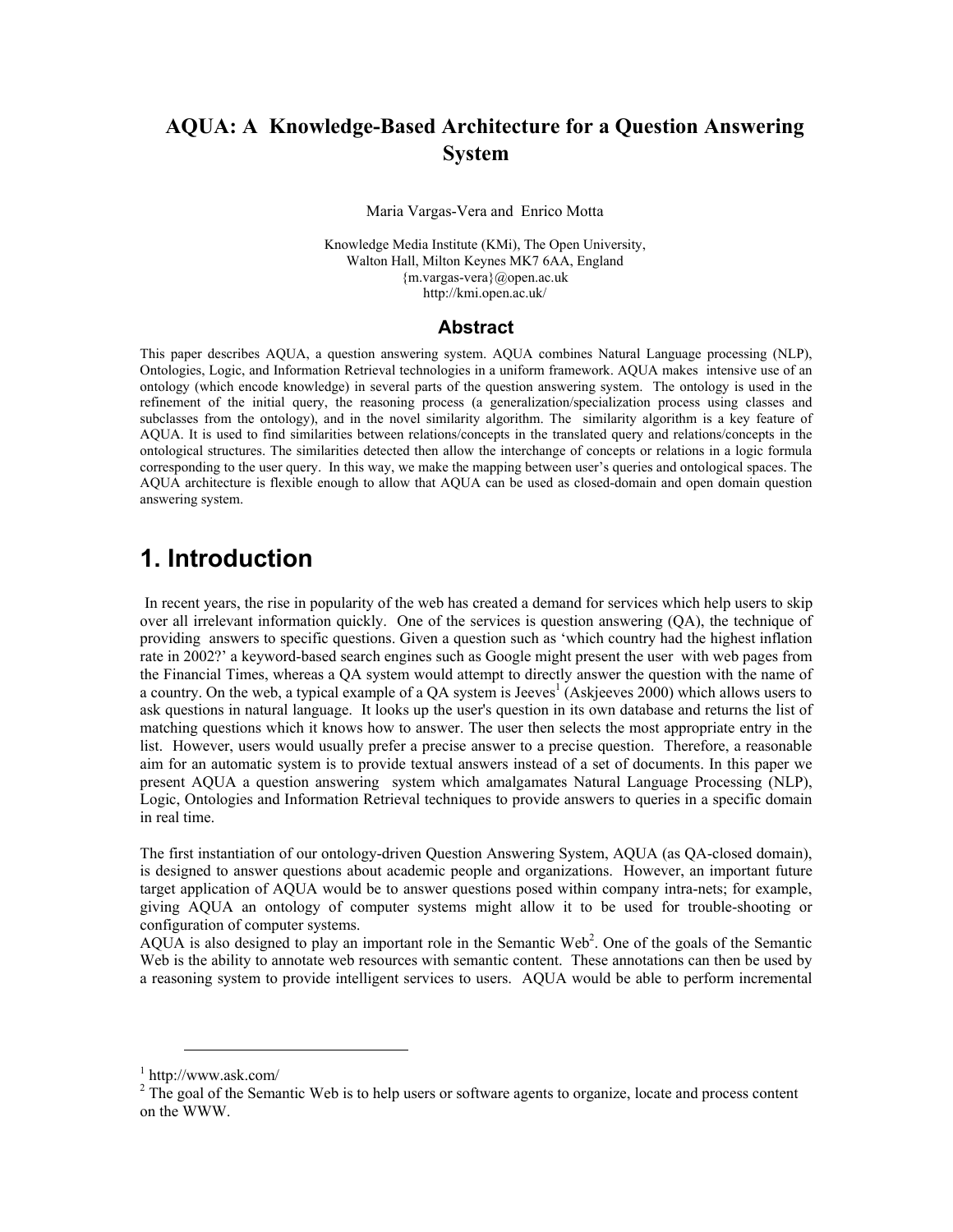markup of home pages with semantic content. These annotations can be written in RDF (Lassila et al. 1999, Hayes 2002) or RDFS (Brickley et al. 2000), notations which provide a basic framework for expressing meta-data on the web. We envision that AQUA can perform the markup concurrently with looking for answers, that is, AQUA can annotated pages as it finds them. In this way then, semantically annotated web pages can be cached to reduce search and processing costs.

The main contribution of AQUA is the intensive use of an ontology in several parts of the question answering system. The ontology is used

- in the refinement of the initial query
- in the reasoning process (a generalization/specialization process using classes and subclasses from the ontology), and
- in the (novel) similarity algorithm.

l

The last of these, the similarity algorithm, is a key feature of AQUA. It is used to find similarities between relations/concepts in the translated query and relations/concepts in the ontological structures. The similarities detected then allow the interchange of concepts or relations in the formulae. The ontology is used to provide an intelligent reformulation of the question, with the intent to reduce the chances of failure to answer the question.

In this paper, we describe the overall workings of AQUA. Briefly, queries formulated in plain English are translated by AQUA into logic formulae using the grammatical components obtained by our parser. AQUA then looks for an answer in different resources such as databases, a populated ontology (or knowledge base) and the Web. Currently, AQUA makes use of an inference engine which is based on the Resolution algorithm. AQUA uses also our similarity algorithm which is based on both the ontological structures and instances of the ontology, a WordNet thesaurus and the Dice coefficient.

Finally, AQUA also has facilities for analyzing and explaining proofs. The explanation is provided both in pseudo-natural language and as a visualization. Throughout this paper, we will illustrate AQUA using queries based on the AKT reference ontology<sup>3</sup>.

Our current work is focusing on embedding AQUA in the AKT semantic portal which will offer a variety of services to support academics in knowledge intensive tasks. A semantic portal can be seen as an entry point to knowledge resources that may be distributed across several locations. Such portal should provide means for navigating through all these resources in an easy way, since it may be used by users with all levels of computing knowledge. This semantic portal will offer users services such as semantic browsing, smart question answering and ontological browsing (Stojanovic *et al*., 2001; Studer *et al*., 2002; Moreale and Vargas-Vera 2003).

The paper is organized as follows: Section 2 describes the AQUA process model. Section 3 describes a comprehensive set of components used in AQUA such as Query Logic Language (QLL); the AQUA query satisfaction-algorithm; the similarity algorithm embedded in AQUA; an evaluation of our similarity algorithm; failure analysis; output enhancements and an evaluation using queries relevant to the AKT ontology. Section 4 presents AQUA as a open-domain question answering system. It describes the query classification component and learning patterns and extraction of answers using a library of patterns. Section 5 describes related work closest in spirit to AQUA. Finally, section 6 gives conclusions and directions for future work.

<span id="page-2-0"></span><sup>&</sup>lt;sup>3</sup> The AKT ontology contains classes and instances of people, organizations, research areas, publications, technologies and events (http://akt.open.ac.uk/ocml/domains/akt-support-ontology/).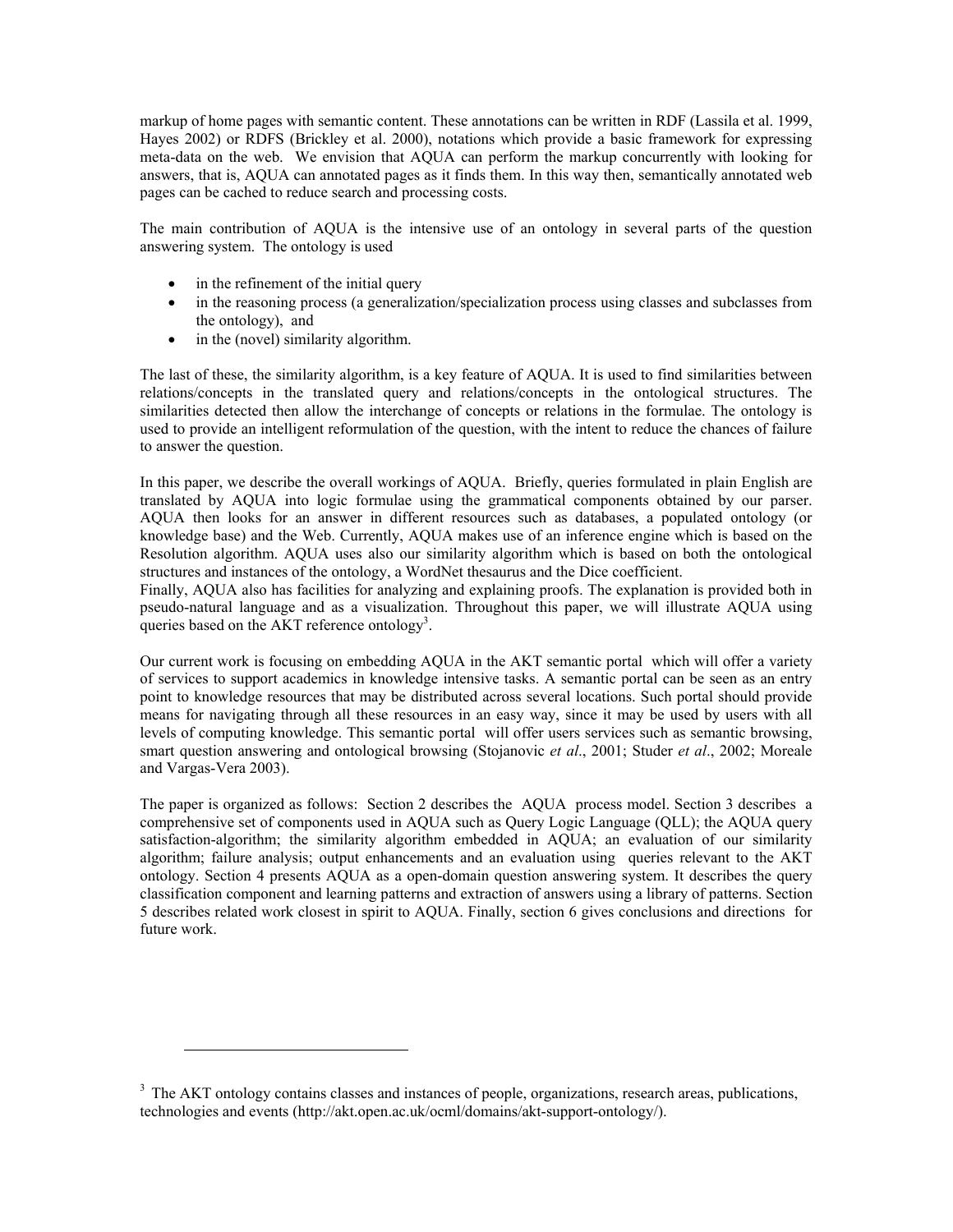# **2. AQUA process model**

The AQUA process model generalizes other approaches by providing a uniform framework which integrates NLP, Logic, Ontologies and information retrieval. Within this work we have focused on creating a process model for the AQUA system. Figure 1 shows the architecture of our AQUA system.



Figure 1. The AQUA architecture

## In the process model there are four phases: **user interaction, question processing, document processing and answer extraction.**

- 1. **User interaction**. The user inputs the question and validates the answer (indicates whether it is correct or not). This phase uses the following components:
	- *Query interface*. The user inputs a question (in English) using the user interface -a simple dialogue box. The user can reformulate the query if the answer is not satisfactory.
	- *Answer*. A ranked set of answers is presented to the user.
	- *Answer validation*. The user gives feedback to AQUA by indicating agreement or disagreement with the answer.
- 2. **Question processing**. Question processing is performed in order to understand the question asked by the user. This 'understanding' of the question requires several steps such as parsing the question, representation of the question and classification. The question processing phase uses the following components:
	- •*NLP parser*. This segments the sentence into subject, verb, prepositional phrases, adjectives and objects. The output of this module is the logic representation of the query.
	- •*Interpreter*. This finds a logical proof of the query over the knowledge base using unification and resolution algorithms.
	- •*WordNet/Thesaurus.* AQUA's lexical resource.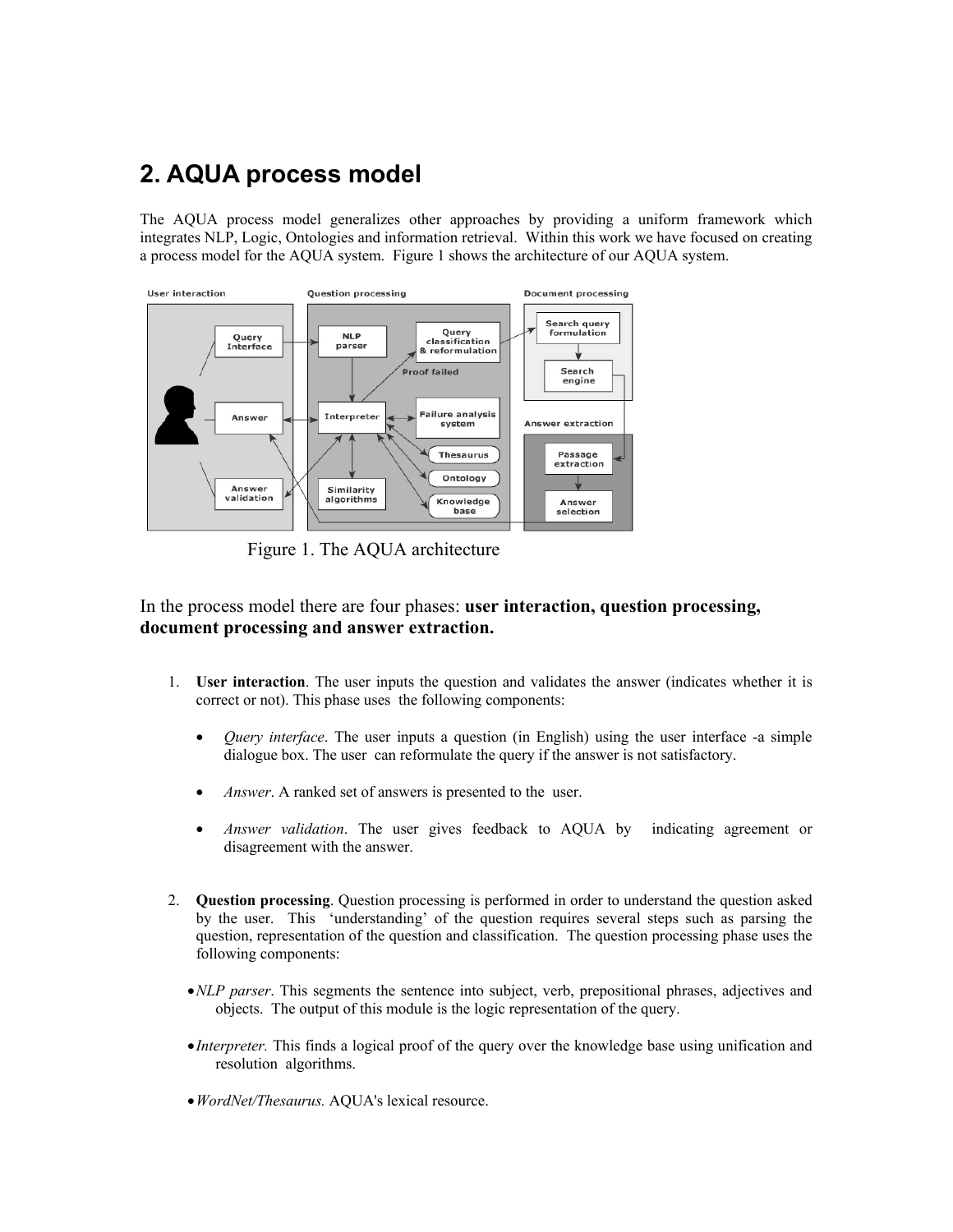- •*Ontology*. Currently AQUA works with a single ontology the AKT reference ontology which contains people, organizations, research areas, projects, publications, technologies and events. But in future the AQUA architecture will have a mediator which will select ontologies relevant to a Query. This is ongoing work at the Knowledge Media Institute (KMi).
- •*Failure-analysis system*. This analyzes the failure of given question and gives an explanation of why the query failed. Then the user can provide new information for the pending proof and the proof can be re-started. This process can be repeated as needed.
- •*Question classification & reformulation*. This classifies questions as belonging to any of the types supported in AQUA, (what, who, when, which, why and where). This classification is only performed if the proof failed. AQUA then tries to use an information retrieval approach. This means that AQUA has to perform document processing and answer extraction phases.
- 3. **Document Processing**. A set of documents are selected and a set of paragraphs are extracted. This relies on the identification of the focus<sup>[4](#page-4-0)</sup> of the question. Document processing consists of two components:
	- *Search query formulation*. This transforms the original question, **Q** into a new question **Q**', using transformation rules. Synonymous words can be used, punctuation symbols are removed, and words are stemmed.
	- *Search engine*. This searches the web for a set of documents using a set of keywords.
- 4. **Answer processing**. In this phase answers are extracted from passages and given a score, using the two components:
	- *Passage selection*. This extracts passages from the set of documents likely to have the answer.
	- *Answer selection*. This clusters answers, scores answers (using a voting model), and lastly obtains a final ballot.

# **3. AQUA as closed-domain QA**

### **3.1 Query Logic Language (QLL)**

 $\overline{a}$ 

In this section we present the Query Logic Language (QLL) used within AQUA for the translation of the English question into its Logic form. In QLL variables and predicates are assigned types. Also, QLL allows terms (in the standard recursively-defined Prolog sense (Clocksing et al. 1981, Lloyd 1984). AQUA uses QLL as an inter-media language as is shown in example (section 5).

<span id="page-4-0"></span><sup>&</sup>lt;sup>4</sup> Focus is a word or a sequence of words which defines the question and disambiguates it in the sense that it indicates what the question is looking for.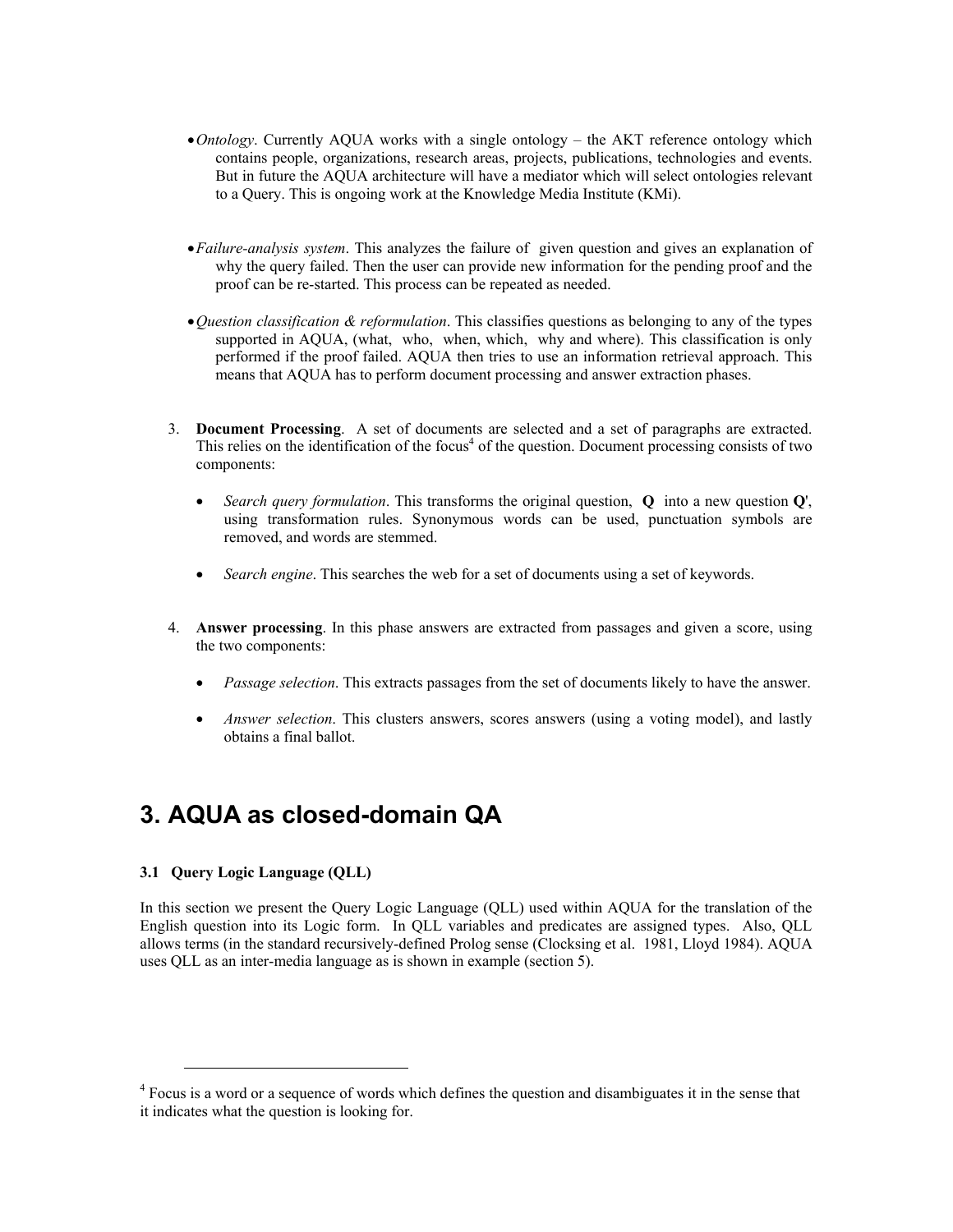Like Prolog or OCML (Motta 1999), QLL uses unification and resolution (Lloyd 1984). However, in the future we plan to use Contextual Resolution (Pulman 2000). Given a context, AQUA could then provide interpretation for sentences containing contextually dependent constructs.

Again like Prolog QLL uses closed-world assumption. So facts that are not **provable** are regarded as **false**  as opposed to **unknown**. Future work needs to be done in order to provide QLL with three-valued logic. When this is done an evaluation of a predicate could produce *yes, no* or *unknown* as in Fril (Baldwin et al. 1995). Finally, QLL handles negation as failure but it does not use cuts.

Translation rules are used when AQUA is creating the logical form of a query, i.e. from grammatical components into QLL. The set of translation rules we have devised is not intended to be complete, but it does handle all the grammatical components produced by our parser. Note that variables are denoted by strings starting with a **?***,* for example, **?t**. The form of the logical predicates introduced by each syntax category is described as follows:

- **Nouns** (**without complement**) introduce a predicate of arity 1. For example the noun capital introduces the predicate capital  $(2x : type \t2t_1)$  which restricts the type of value  $2x$  to be the name of the city.
- **Nouns** (**with complement**) introduce a predicate of arity equal to the number of complements plus one. The pattern for n complements is as follows:

pred\_name( ? argument<sub>1</sub>: type  $?t_1, \ldots, ?$  argument<sub>n</sub>: type  $?t_n$ , ? argument <sub>n+1</sub>: type  $?t_{n+1}$ ).

For example, in the question ``What is the population of the UK?'' the noun population is translated into the predicate:

population(uk: ?type  $t_1$ , ?x: type ?t<sub>2</sub>).

• **Qualitative adjectives** introduce a predicate of arity 1. For example, the adjective ``AKT technology'' translates into

akt technology $(?x : type ?t_1)$ .

• **Quantitative adjectives** introduce a binary predicate. For example, the question ``How big is London?'' translates into the following predicate:

has-size(london: type  $?t_1$ ,  $?t$ : type  $?t_2$ ).

• **Prepositions** introduce a binary predicate. The pattern is as follows:

name\_preposition( $?$ argument<sub>1</sub> : type  $?t_1$ ,  $?$  argument<sub>2</sub>: type  $t_2$ ).

For example, the preposition *between* gets translated in the predicate:

between( $?x : type t_1, ?y : type t_2$ ).

• Verbs introduce predicates with one or more arguments. The first argument should be the subject of the verb, the second is the direct object, the third is the indirect object (if any) and complements (if any). For example, ``*David Brown visited KMi?*'' is translated into the following predicate:

visited(david brown: type  $?t_1$ , kmi: type  $?t_2$ ).

A set of built-in predicates is also available in QLL. These include length, max, min, greater than, less than.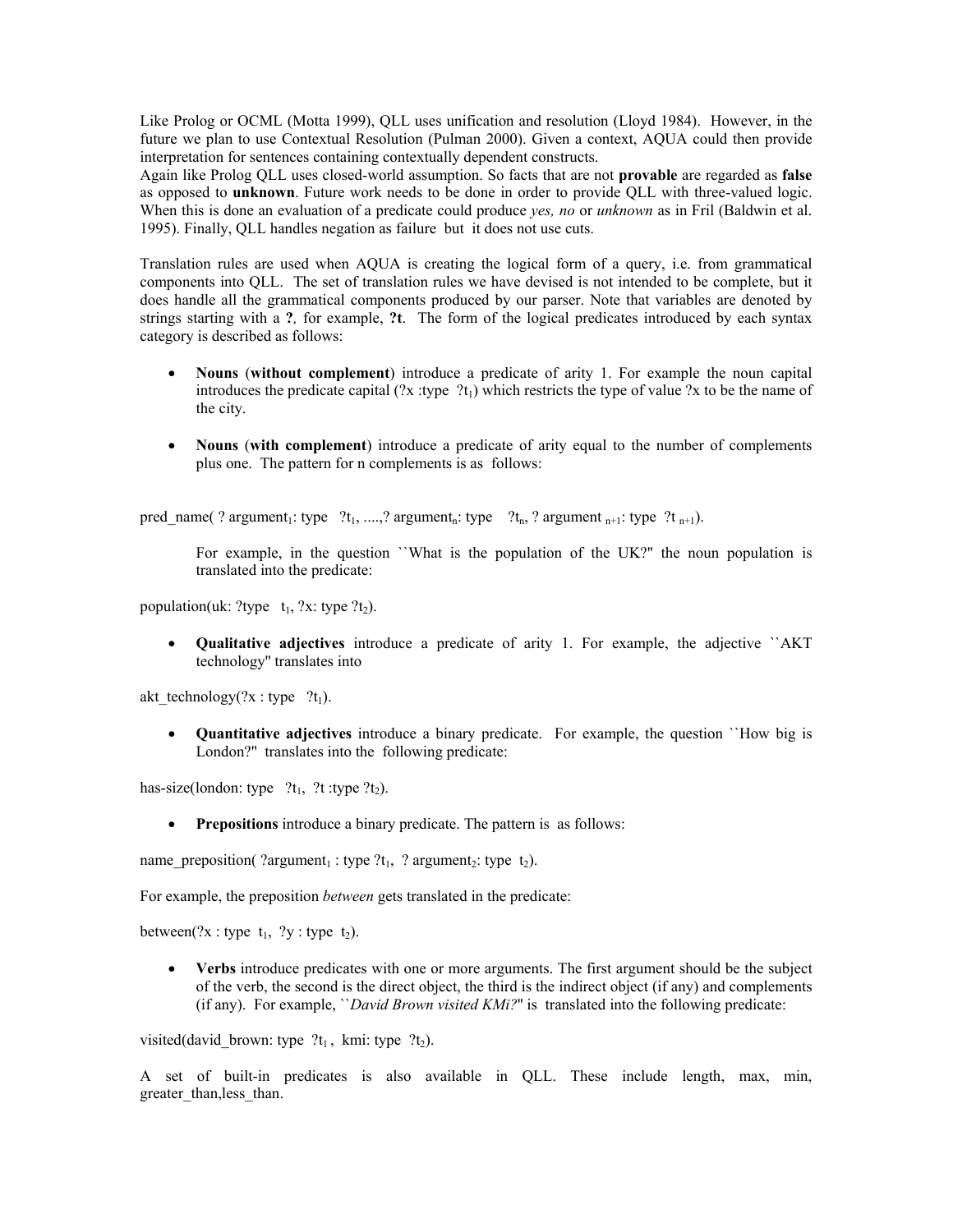### **3.2 The AQUA query-satisfaction algorithm**

This section presents the main algorithm implemented in the AQUA system. For the sake of space, we present a condensed version of our algorithm. In this following algorithm AQUA uses steps 1-4.1 to evaluate query over the populated AKT reference ontology. Steps 4.2 to 5 are used by AQUA trying to satisfy the query using the Web as resource.

- 1. Parse the question into its grammatical components such as subject, verb, prepositions, object and so on.
- 2. Use the ontology to convert from the language of QLL to a standard predicate logic. The ontology is used by a pattern-matching algorithm<sup>5</sup> to instantiate type variables, and allow them to be replaced with unary predicates.
- 3. Re-write the logic formulae using our similarity algorithm (described in the next section)
- 4. Evaluate/execute the re-written logic formula over the knowledge base.
- 4.1 **If** the logic formulae is satisfied, **then** use it to provide an answer

### 4.2 **else**

- Classify the question as one of the following types:
	- o **what** specification of objects, activity definition
	- o **who** person specification
	- o **when** date
	- which specification of objects, attributes
	- o **why** justification of reasons
	- o **where** geographical location
- Transform the query **Q** into a new query **Q'** using the important keywords.
- Launch a search engine such as  $Google<sup>6</sup>$  $Google<sup>6</sup>$  $Google<sup>6</sup>$  with the new question  $Q'$ . AQUA will try to satisfy the user query using other resources such as the Web.
- Analyze retrieved documents which satisfy the query **Q'**.
- Perform passage extraction.
- Perform answer selection.
- Send answer to user for validation.

 $\overline{a}$ 

<span id="page-6-0"></span> $<sup>5</sup>$  The pattern-matching algorithm tries to find an exact match with names in the ontology.</sup>

<span id="page-6-1"></span><sup>6</sup> http://www.google.com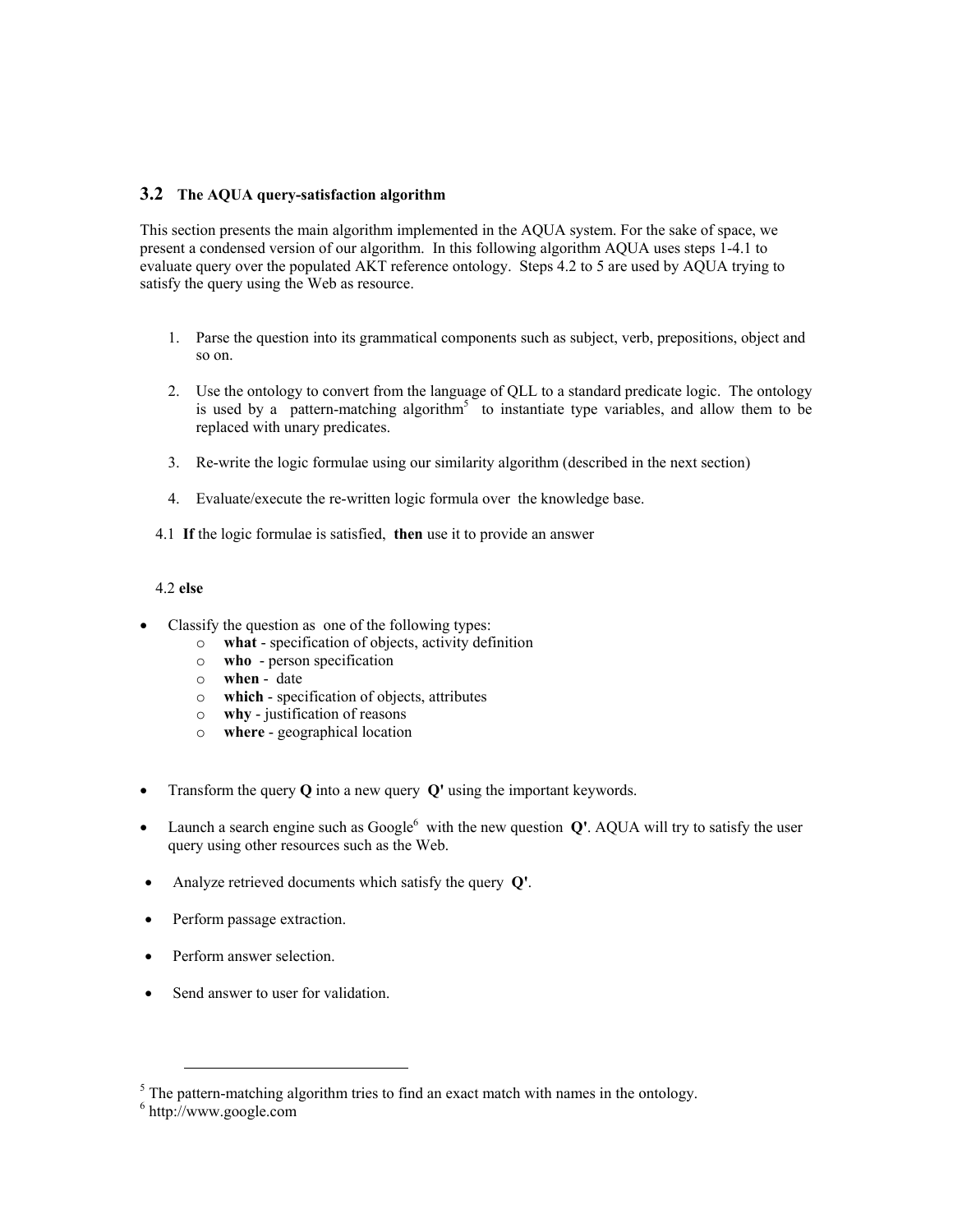5. Stop.

The example below shows just one aspect of use of ontology in question answering: 'ontology traversal' (i.e. generalization/specialization). Suppose we have the question:

Which technologies are used in AKT?'

AQUA tries to answer question as follows.

The English question is translated into the QLL expression

 $use(?x : type technology, akt : type ?y)$ 

which is then converted – using the AKT ontology - to the standard (Prolog-style) expression by using the AKT ontology

 $\exists$  X:Domain technology(X) & project(akt) & use(X,akt).

 where the meaning of the quantifier is determined by the type of the variable it binds. For our example, let us decide that **Domain** is the set containing the union of of each of the following congruence classes: people, projects, organizations, research areas, technologies, publications and events.

 If there is a technology in the AKT project which is defined in the knowledge base then X will be bound to the name of the technology. Let us imagine the scenario where instances of technology are not defined in the AKT reference ontology. However, AQUA found in the AKT reference ontology that the relation 'commercial\_technology' is a subclass of ``technology''. Then commercial\_technology is a particular kind of technology, i.e.

commercial technology  $\subseteq$  technology

 $\overline{a}$ 

By using the subsumption relation our initial formula is transformed into the following one:

 $\exists$  X:commercial technology commercial technology(X) & project(akt) & use(X,akt).

AQUA then tries to re-satisfy the new question over the knowledge base. This time the question succeeds with X instantiated to the name of one of the AKT technologies.

We can see from the algorithm that AQUA tries to satisfy a user query using several resources. Future implementations of AQUA could benefit from using the results obtained by the Armadillo<sup>[7](#page-7-0)</sup> (Ciravegna et al. 2003) information extraction engine running in the background as a complementary knowledge harvester. For instance, the user could ask the question 'What publications has Yorik Wilks produced?' This is a good example of a query for which AQUA could make a request to Armadillo. Armadillo would

<span id="page-7-0"></span> $<sup>7</sup>$  Armadillo is an information extraction engine which uses resources such as CiteSeer to find a limited</sup> range of information types such as publications.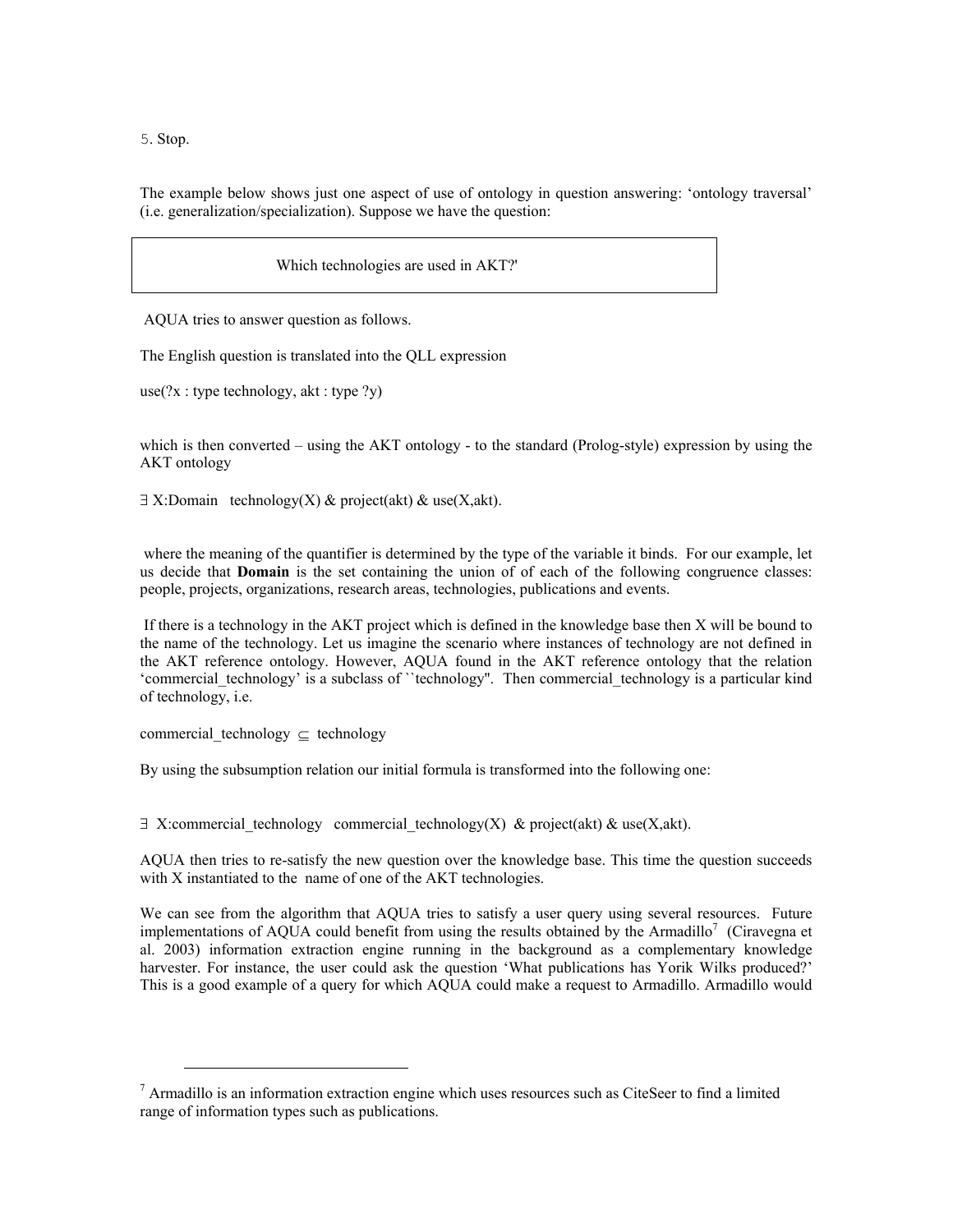find the publications of Yorik Wilks (for example, using CiteSeer<sup>[8](#page-8-0)</sup> or his personal web site). Next, Armadillo would parse documents, retrieve the requested information and pass the set of publications back to AQUA to render an appropriate answer.

## **3.3 Concept and relation similarity algorithm**

Similarity ha been an important research topic in several fields such linguistic, Artificial intelligence (in particular in the field of Natural Language Processing and Fuzzy Logic). The range of application of measure of similarity ranges from word sense disambiguation, text summarization, information extraction and retrieval, question answering, automatic indexing and automatic correction of codes.

We found that there are two types of similarity: syntactically and semantic similarity. Syntactic similarity can be defined as functions over terms. For instance the hamming distance (used in Information Theory). This similarity is defined as the number of positions with different characters in two terms with the same length. Whilst semantic similarity can be defined as Miller and Charles (Miller et al 1991) as a continuous variable that describes the degree of synonymy between two words.

When evaluating similarity in a taxonomy the most natural way to access similarity is to evaluate the distances between the two concepts being compared. Therefore the shorter is the path from one to another means that they are more similar. This approach has been used as measure of similarity. However one of the main drawbacks is that it relies on the notion that links in a taxonomy represent uniform distances (Resnik 1[9](#page-8-1)95; 1998). Our own view is that similar entities are assumed to have common features<sup>9</sup>. For instance (university, research institute) but it is also the case that dissimilar entities may also be semantically related by the relation meronym or holonym such as (student –person; bicycle-wheel) .

Our similarity algorithm assess concept similarity and relation similarity. It compares extended graph obtained from the user query (plus informative classes from ontology) and a graph which represents a subset of the ontology (relevant to the query). As an inter-media stage our it creates the intersection upon nodes (described in section 3) between the two graphs (the **graph of the query** and the **graph obtained from the ontology)**. Then, our similarity algorithm assess concept similarity and relation similarity using the Dice Coefficient using the most informative classes from the ontology.

The success of the attempt to satisfy a query depends on the existence of a good mapping between the names of relations used in the query and names of relations used in the knowledge base/ontology. Therefore, we have embedded in AQUA a similarity algorithm. Our similarity algorithm uses both ontological structures and instances in the selected ontology, the Dice coefficient and the WordNet thesaurus. Our similarity algorithm differs from other similarity algorithms in that it uses ontological structures and also instances. Instances provide evidential information about the relations being analyzed. This is an important distinction between the kind of similarity which can be achieved using only WordNet or the similarity which can be calculated using distances to super-classes (Wu et al. 1994). In the former, WordNet brings all the synsets found even the ones which are not applicable to the problem being solved. Whilst in the latter one, the idea of a common super-class between concepts is required. In our case, it is not a necessary condition.

 We present an explanation of our algorithm when arguments in the user query are grounded (instantiated terms) and they match exactly (at the level of strings) with instances in the ontology. A detailed description of the algorithm and example can be found in (Vargas-Vera *et al*. 2003a, 2003b, 2004).

l

<span id="page-8-0"></span><sup>8</sup> http://citeseer.nj.nec.com/cs

<span id="page-8-1"></span><sup>&</sup>lt;sup>9</sup> The common features in two entities might not be so discriminative as the features which are different in them.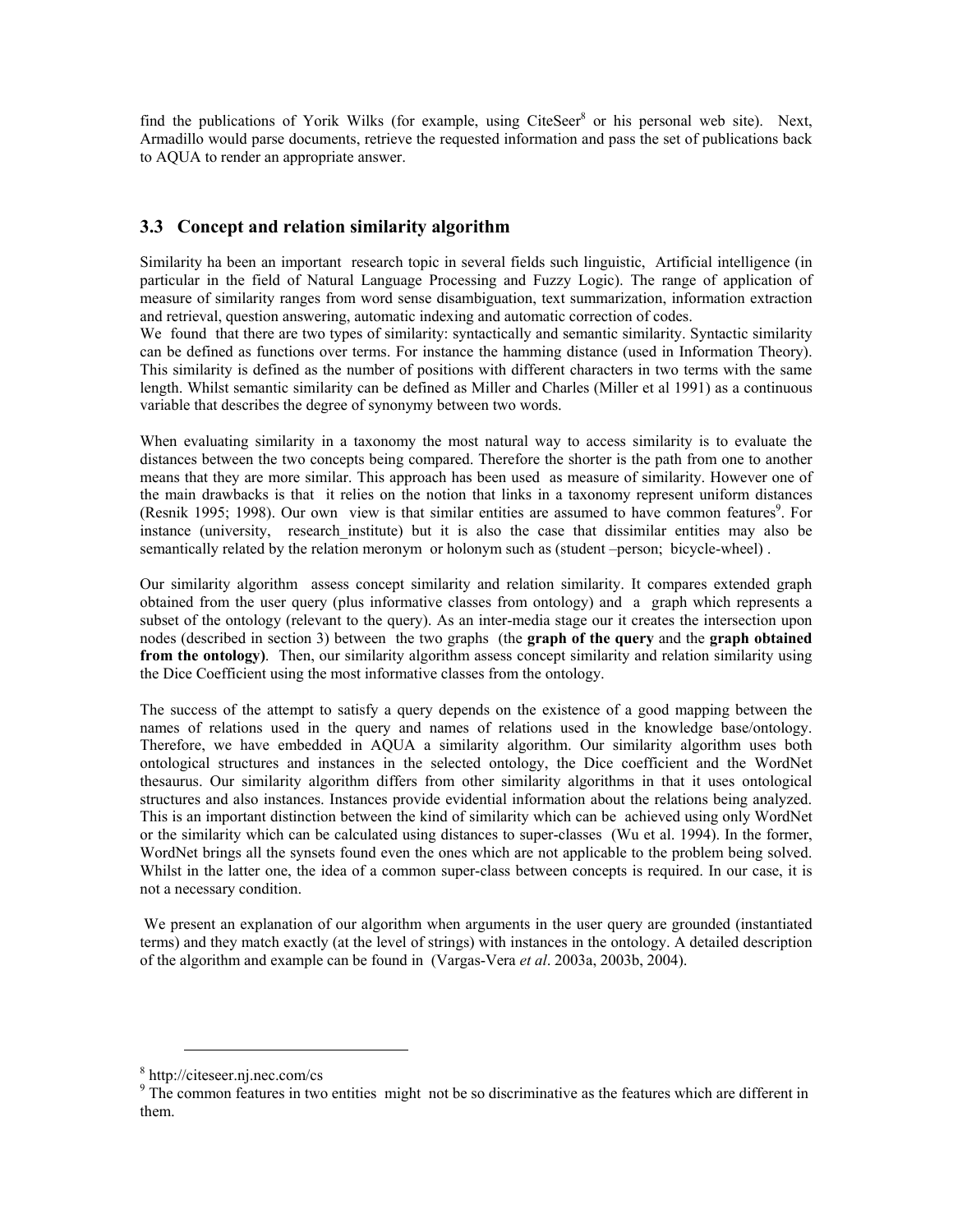The algorithm uses grounded terms in the user query. It tries to find them as instances in the ontology. Once they are located a portion of the ontology  $(G_2)$  is examined including neighborhood classes. Then, using knowledge from the ontology, an intersection  $^{10}$  (G<sub>3</sub>) is found between augmented query G<sub>1</sub> and G<sub>2</sub> to assess structural similarity. It could be the case that in the intersection  $G_3$  several relations can include the grounded arguments. Then the similarity is computed for all relations (containing elements of the user query) using the Dice Coefficient. Finally, the relation with the maximum Dice Coefficient value is selected as the most similar relation.

AQUA reformulates the query using the most similar relation and it then tries to prove the reformulated query. If no similarity is achieved using our similarity algorithm then AQUA provides the user with the synsets obtained from WordNet. From this offered set of synsets, the user selects the suitable one.

The similarity algorithm for relations is defined as follows:

#### **SimilarityBase algorithm:**

l

Case 1:  $X_1$  and  $X_2$  are grounded arguments.

- 1. Translate the question to First Order Logic i. e. predicate  $name(X_1, X_2)$
- 2.  $\exists$  relation connecting C<sub>1</sub> and C<sub>2</sub> Λ  $\exists$  C<sub>1</sub>  $\supset X_1$  Λ  $\exists$  C<sub>2</sub>  $\supset X_2$  such that

relation( $C_1$ , $C_2$ ) where relation is an ontological relation between  $C_1$  and  $C_2$ .

3.  $\exists$  relation connecting C<sub>1</sub> and C<sub>2</sub> Λ  $\exists$  C<sub>1</sub>  $\supset X_1$  Λ  $\exists$  C<sub>2</sub>  $\supset X_2$  such that

relation(C<sub>1</sub>, C<sub>2</sub>)  $\Lambda \exists S_1 \supset (U_{11} \subset U_{12} \subset ... \subset U_{1n}) \supset C_1 \Lambda \exists S_1 \Lambda (U_{11} \subset U_{12} \subset ... \subset U_{1n}) \supset$  $C<sub>2</sub>$ 

4.  $\exists$  relation connecting C<sub>1</sub> and C<sub>2</sub> Λ  $\exists$  C<sub>1</sub>  $\supset X_1 \wedge \exists$  C<sub>2</sub>  $\supset X_2 \wedge S_1 \supset X_1 \wedge S_2 \supset X_2 \wedge \exists$  (U<sub>11</sub>  $\subset$  $U_{12} \subset \ldots \subset U_{1n}$ ) $\subset C_1 \Lambda \exists (U_{21} \subset \ldots \subset U_{2n}) \subset C_2$ where Uij is a subclass of  $U_{i,j+1}$ 

5. Find the intersection,  $G_3$ , of  $G_1$  and  $G_2$  based upon the node labels.

6. Let be A and B vectors containing the features used to compare similarity.

Compute Concept  $\sin\theta$  similarity = 0 no common concepts

Concept  $\text{similarity} = 1$  same set of concepts, otherwise

Concept\_similarity = sim\_dice(A,B) =  $2 \times \sum_{1}^{\infty}$  aibi /  $\sum_{1}^{\infty}$  ai<sup>2</sup> +  $\sum_{1}^{\infty}$  bi<sup>2</sup> vectors A and B are filled with the number of concept nodes of graph  $G_1$  and  $G_2$  respectively.

7. Compute Relation similarity =  $d_i = \text{sim\_dice}(A, B) = 2 * \sum_{i}^{n} \text{aibi} / \sum_{i}^{n} \text{ai}^2 + \sum_{i}^{n} \text{bi}^2$ 

vector A and B are filled with the number of arcs in the immediate neighborhood of the graph  $G_1$ and  $G_2$  respectively.

<span id="page-9-0"></span><sup>&</sup>lt;sup>10</sup> Intersection means to find a sub-graph in  $G_2$  which contains all concepts contained in graph  $G_1$  using subsumption relation.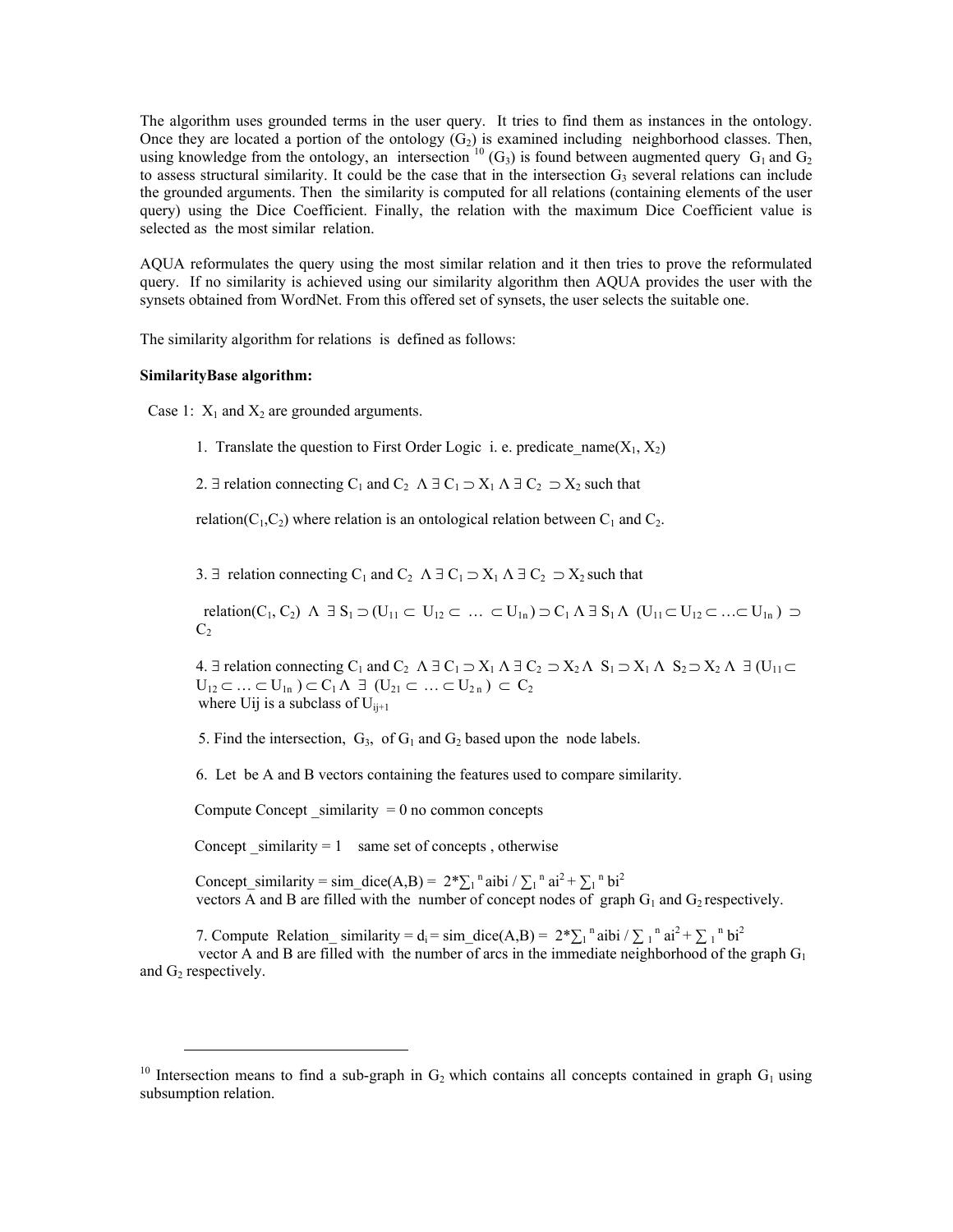8. maximum( $d_i$ ) where i=1,n

The algorithm builds graphs from the user query  $G_1$ , obtains a fragment from the ontology containing the relevant nodes  $G_2$  and builds an intersection  $(G_3)$  between  $G_1$  and  $G_2$ .

Step 2 describes the construction of the graph  $G_1$  for the query. This is created using subject  $(X_1)$ , relation, object  $(X_2)$  and the most representative classes for  $X_1$  and  $X_2$  respectively.

Step 3 describes how the algorithm finds sub-hierarchy containing grounded<sup>11</sup> arguments/concepts from the user question (i.e., the neighborhood containing the grounded arguments).

Step 6. the similarity between  $G_1$  and  $G_3$  is computed using the Dice coefficient. The vectors A and B are filled with the number of concept nodes of graph  $G_1$  and  $G_3$  respectively then

Concept  $\sin\theta = 0$  no common concepts Concept similarity  $= 1$  same set of concepts, otherwise Concept \_similarity =  $2 \times \sum_{1}^{\infty}$  aibi /  $\sum_{1}^{\infty}$  ai<sup>2</sup> +  $\sum_{1}^{\infty}$  bi<sup>2</sup>

Step 7. the similarity between  $G_1$  and  $G_2$  is computed using the Dice coefficient.

Relation\_similarity =  $d_i = 2 \times \sum_{i}^{\infty} \frac{1}{i}$  aibi /  $\sum_{i}^{\infty} \frac{1}{i}$  ai $i^2 + \sum_{i}^{\infty} \frac{1}{i}$  bi<sup>2</sup>

vector A and B are filled with the number of arcs in the immediate neighborhood of the graph  $G_1$  and  $G_2$ respectively.

A procedure called SimilarityTop uses the SimilarityBase algorithm (defined above), WordNet synsets, and feedback from the user. The SimilarityTop procedure checks if there is similarity between the name of the relation/concept in the query and the relation/concept in the selected ontology. If there is no similarity, then it offers the users all the senses which are found in the WordNet thesaurus. It is SimilarityTop that AQUA uses, with the selected sense, to rewrite the logic formulae. The main steps are defined as follows:

SimilarityTop procedure:

- Call our **SimilarityBase** algorithm (defined above)
- If ontological relation  $\neq$  null string then

evaluate query(ontological relation( $Arg_1,Arg_2$ ))

• Else

 $\overline{a}$ 

- o Obtain synsets for relation\_question using WordNet thesaurus
- o Ask user to select sense from the ones that WordNet thesaurus provided
- $\circ$  Call evaluate query(selected sense(Arg<sub>1</sub>, Arg<sub>2</sub>))

To illustrate how our similarity algorithm works we present an example.

<span id="page-10-0"></span><sup>&</sup>lt;sup>11</sup> grounded argument means instantiated argument.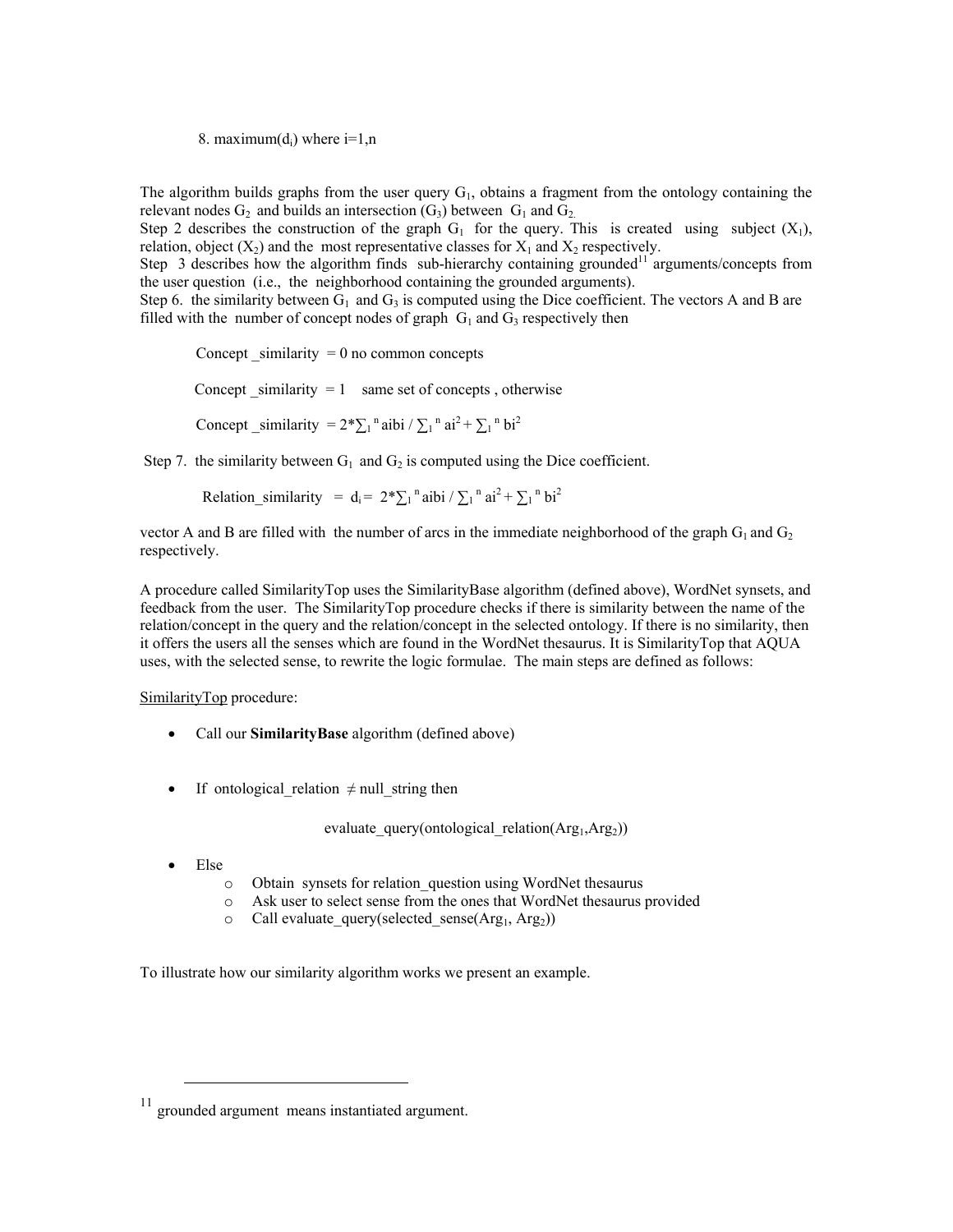### **3.3.1 Working Example**

In this section we illustrate how our similarity algorithm works by presenting a working example. Note that, in more complex examples, the graph  $G<sub>2</sub>$  could have several relations which could be assessed for similarity.

Let us imagine that someone asks the question: ''Does Enrico Motta work on AKT?'' work(enrico-motta,akt).

By refining our query using the AKT reference ontology we obtain the following formula:

project(akt) & researcher(enrico-motta) & work(enrico-motta,akt).

If AQUA evaluates this query over the knowledge base, it is likely that the question will fail. The problem is that the name of the relations in the knowledge base and the names of relations in the question might be completely different. AQUA will ask the user if they want to use similarity. If the answer to this question is "yes" then AQUA builds three graphs: the graph associated with the question  $(G_1)$ , the graph using ontological structures  $(G_2)$  and the intersection graph of  $G_1$  and  $G_2$ . These graphs are shown in Figure 2.



Figure 2. Graph  $G_1$  and  $G_2$  and intersection  $G_3$ 

The relation similarity is computed as follows: In the example shown in Figure 2 using  $G_1$  and  $G_3$ .

Concept \_similarity  $= 1$ 

In order to compute Relation similarity we use G<sub>1</sub> and G<sub>2</sub> graphs and vectors A=(2,2) and B=(3,2)

Then, Relation\_similarity =  $d_i = 2 \times \sum a_i \cdot b_i^2$  ai $^2 + \sum_i^2 b_i^2$ 

 $d_i = (A,B) = (2 * (6+4)) / (4+4) + (9+4) = (2 * 10) / 21 = 20 / 21 = 0.9$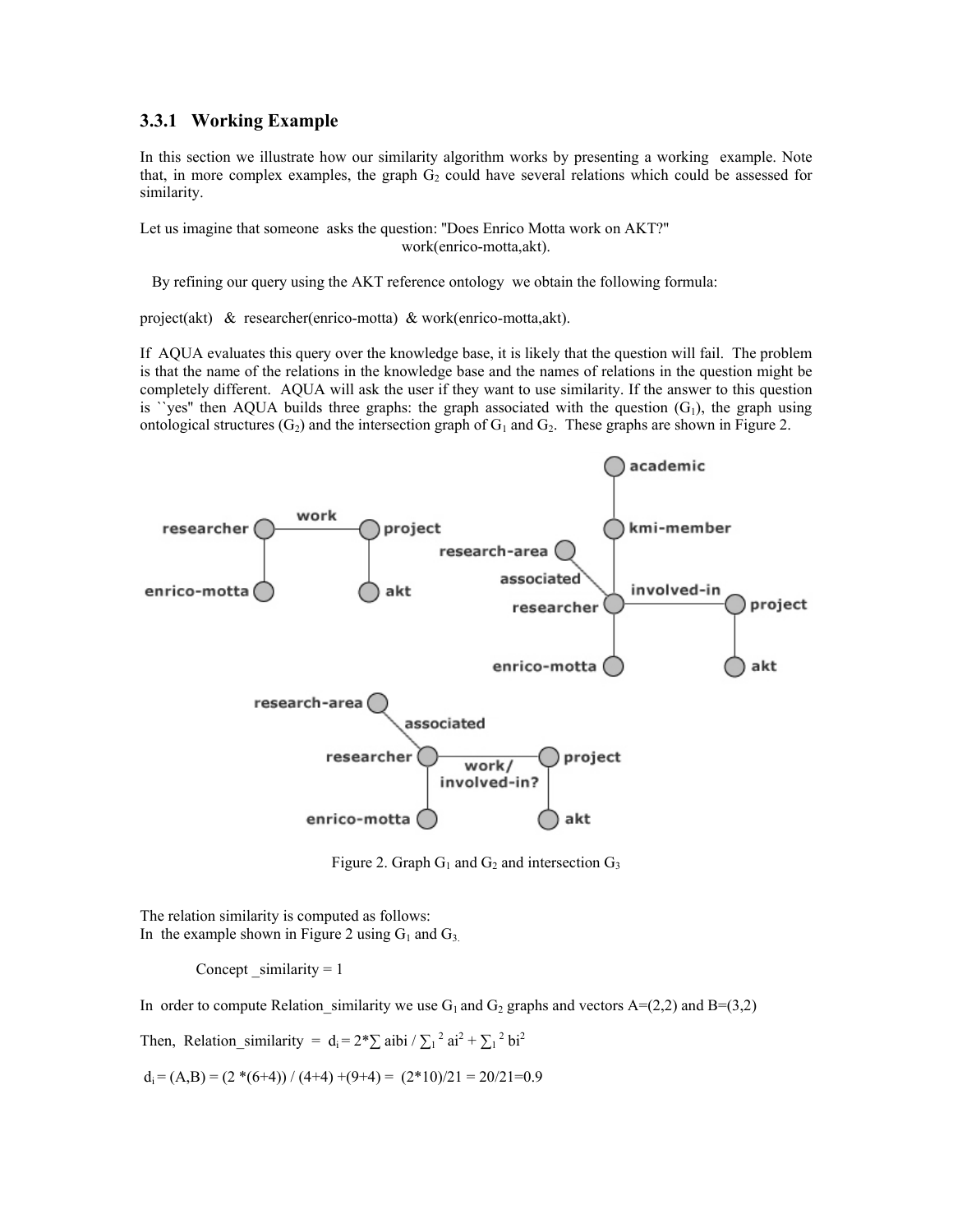The outputs of the similarity algorithm is 0.9 and the name of the relation between concept *researcher* and concept project is ''involved-in'', Then the question is re-written as follows:

project(akt) & researcher(enrico-motta) & involved-in(enrico-motta,akt).

The question is re-evaluated by the interpreter. By using the similarity algorithm AQUA tries to reduce to a minimum the possibility of failure because of mismatches between relation names. Since there are several techniques for assessing similarity (Doan et al. 2002, Noy et al. 2000, Wu et al. 1994), a future implementation of AQUA will contain several algorithms for similarity.

### **3.3.2 Similarity algorithm evaluation**

Some of the typical queries used in our experiment are shown in Table I. This table shows the concept and relation similarity values obtained using **SimilarityBase algorithm**. The evaluation has been performed using the AKT reference ontology which describes academic life.

| Questio<br>n<br>number | <b>NLP</b> query                                         | Query expressed as<br>logic predicate                                                                                        | Reformulated predicate<br>using SimilarityBase<br>algorithm                                                                                    | Concept<br><b>Similarity</b><br>value | <b>Relation</b><br><b>Similarit</b><br>y value |
|------------------------|----------------------------------------------------------|------------------------------------------------------------------------------------------------------------------------------|------------------------------------------------------------------------------------------------------------------------------------------------|---------------------------------------|------------------------------------------------|
|                        | Does Enrico Motta<br>work in akt?                        | work(enrico-motta, akt)<br>$&$ project(akt)                                                                                  | involved (enrico-motta, akt) &<br>project(akt)                                                                                                 |                                       | 0.9                                            |
| $\overline{2}$         | Does Maria Vargas-<br>Vera is employed by<br>akt?        | employed(maria-vargas-<br>vera, akt) & project(akt)                                                                          | involved (maria-vargas-<br>vera, akt) $\&$ project(akt)                                                                                        |                                       | 0.9                                            |
| 3                      | Is David Celjuska<br>associated to akt?                  | associated(david-<br>celjuska, akt) $\&$<br>project(akt)                                                                     | involved(david-celjuska,akt)<br>$\&$ project(akt)                                                                                              |                                       | 0.9                                            |
| $\overline{4}$         | Does Peter Scott<br>works in Semantic<br>Web and in akt? | work(peter-<br>scott, semantic web) &<br>research area(peter-<br>scott, semantic web) &<br>work $(X, akt)$ &<br>project(akt) | involved(peter-<br>scott, semantic web) $\&$<br>research area(peter-<br>scott, semantic web) &<br>involved(peter-scott, akt) &<br>project(akt) |                                       | 0.9                                            |

Table I. query and its reformulation using the **SimilarityBase** algorithm

Question 3 can be reformulated as suggested in Table I by using our **SimilarityBase algorithm**. However if we use the suggested WordNet senses as first resource then the query can be reformulated as is shown Table II. The latest is not an optimal solution for AQUA since it will try to evaluate (as logic predicates) each of the reformulation. Therefore, our goal of having a question answering system in real time it might suffers of the problem of slow response time. The question 3 example (from Table I) illustrates that by using a domain specific ontology queries can have less alternative reformulations.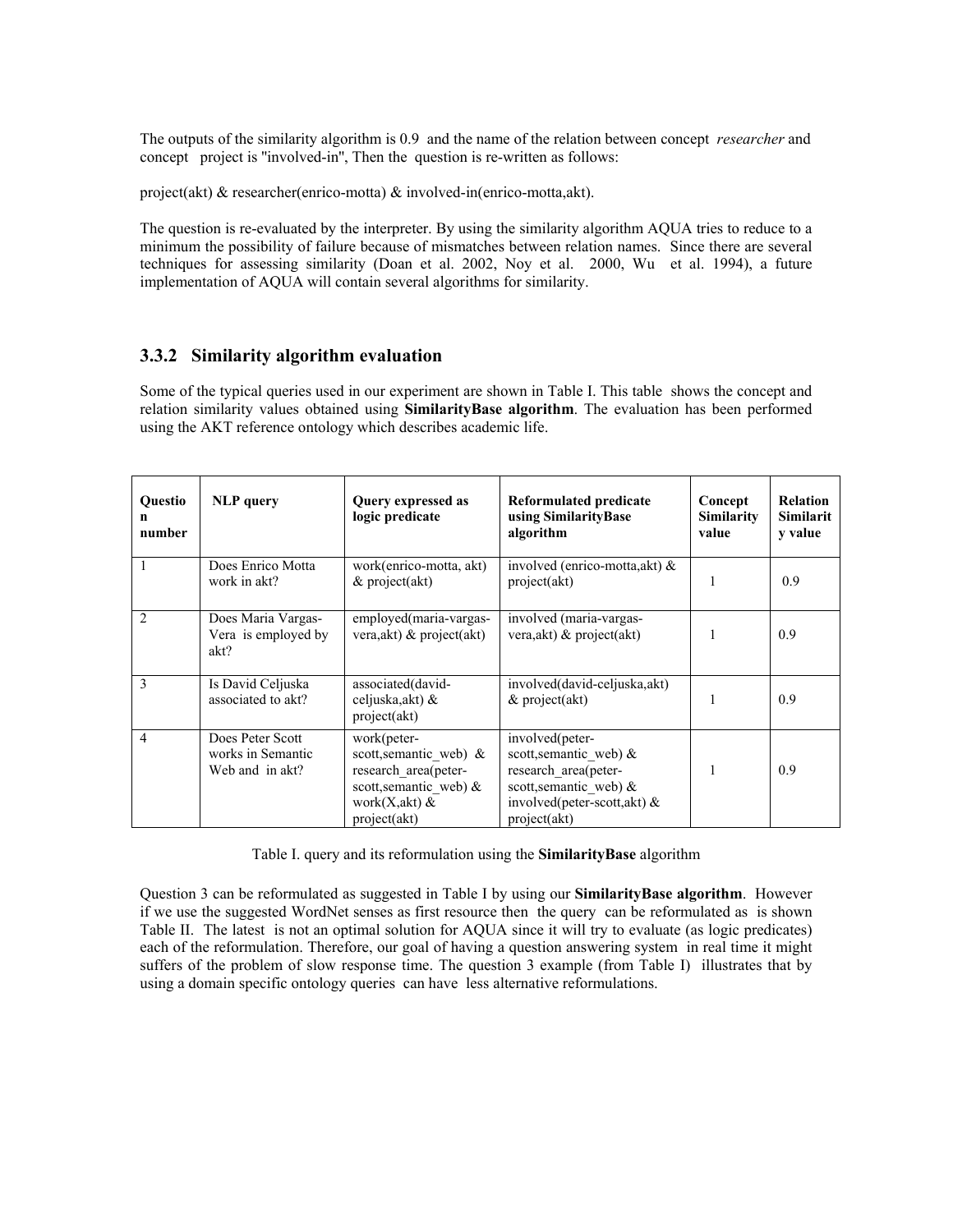| Query                                   | <b>Reformulations using WordNet senses</b>                                                                                                       |
|-----------------------------------------|--------------------------------------------------------------------------------------------------------------------------------------------------|
| Is David Celjuska associated to<br>akt? | linked(david-celjuska, akt) & project(akt)<br>related(david-celjuska, akt) & project(akt)                                                        |
|                                         | connected(david-celjuska, akt) & project(akt)<br>affiliated(david-celjuska, akt) & project(akt)<br>linked-up(david-celjuska, akt) & project(akt) |

Table II. query and its reformulation using WordNet suggested senses

When AQUA fails to find a candidate for similarity using SimilarityBase (i.e. null value is returned). Then ,it tries to find possible reformulations using the synsets of WordNet. Table III shows an examples of queries and possible reformulations offered to the user by AQUA.

### **3.4. Failure Analysis**

A question is evaluated over the knowledge base. If the evaluation fails then the system must provide an explanation for why the question fails? There are several reasons why a query evaluated over the knowledge base could fail:

- o The **term/concept** is not defined in the knowledge base. Failure occurred because the noun in the English question was not defined in the ontology and also AQUA did not find any similarity with any of the terms/concepts in the ontology.
- o One or more **relations** are not defined in the ontology (i.e. the similarity algorithm did not find similar relations).
- o A **predicate** evaluation fails. The reason could be that the predicate used in translation is not a built-in predicate in QLL.

When a goal fails the system keeps a record of the failed goal. This helps AQUA to produce a suitable failure message. AQUA also has facilities for analyzing and explaining proofs. The explanation is provided both in pseudo natural language and as a visualization. In this way the user might be able to re-write the English question using only entity definitions which are already defined in the ontology and predicates defined in QLL.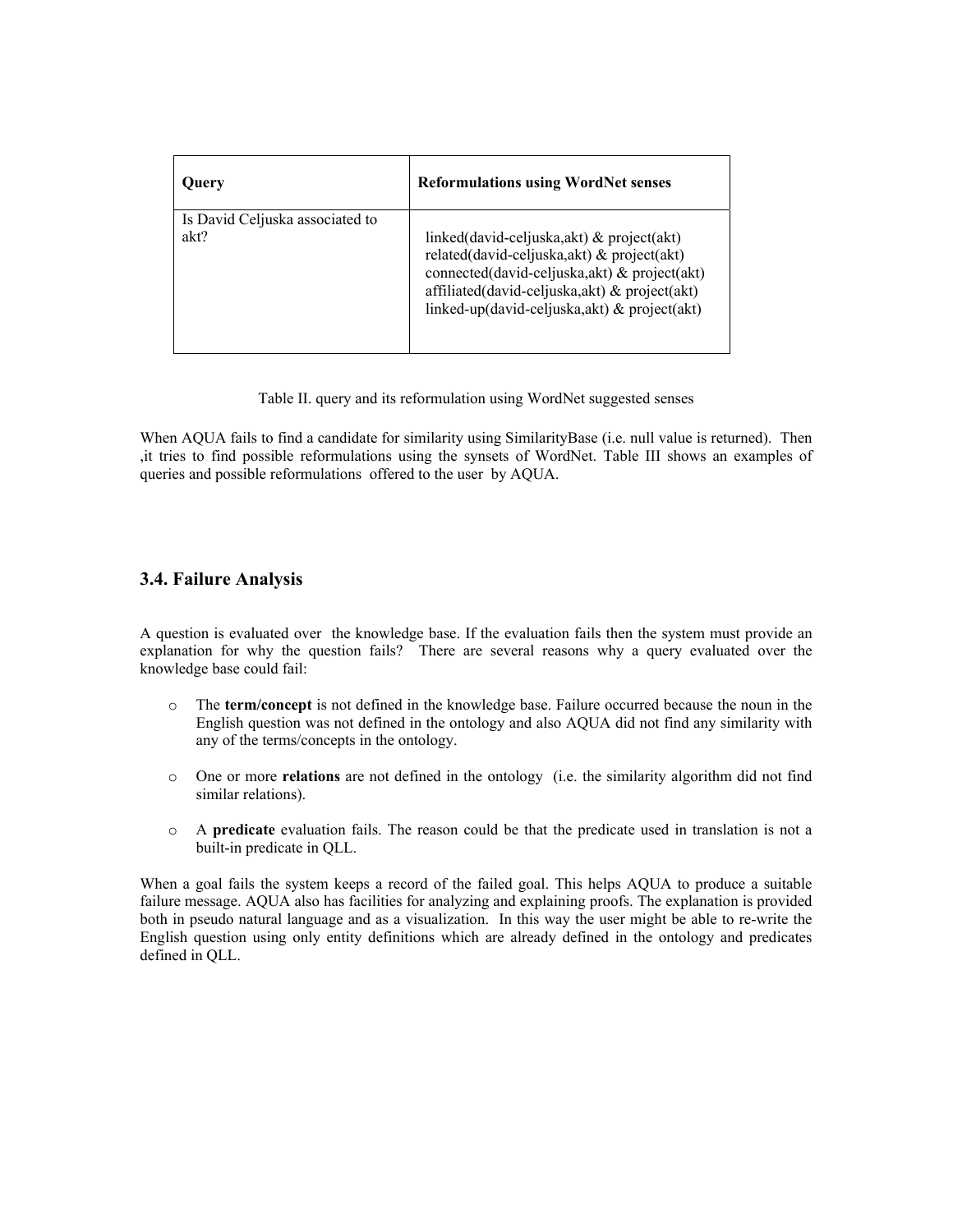### **3.5 Output enhancements**

Figure 3 and Figure 4. show snapshots of the AQUA system. In Figure 5 we can see that AQUA not only provides a set of names which satisfy the query, but enhances its answer using information from the AKT reference ontology. It provides more information about each element in the set. For instance, it brings additional contextual information such as ''AKT is a project at KMi'' and ''each person of the AKT team is a researcher at KMi''.

Validation of answers is a difficult task in general. Therefore, AQUA provides a visualization of proofs for supporting validation of answers. Another way, provided by AQUA, to help users in validation, could be by enhancing answers with extra information. There is ongoing work at KMi on this problem. We use Magpie (Domingue et al. 2003) in this task of enhancing answers. Magpie is a semantic browser which brings information about ontological entities. For instance, it can retrieve home pages related to AKT or personal web pages of researchers working in the AKT project. All this extra information could be used by our AQUA users in answer validation.



Figure 3. The question "Who works on akt?'' is provided to AQUA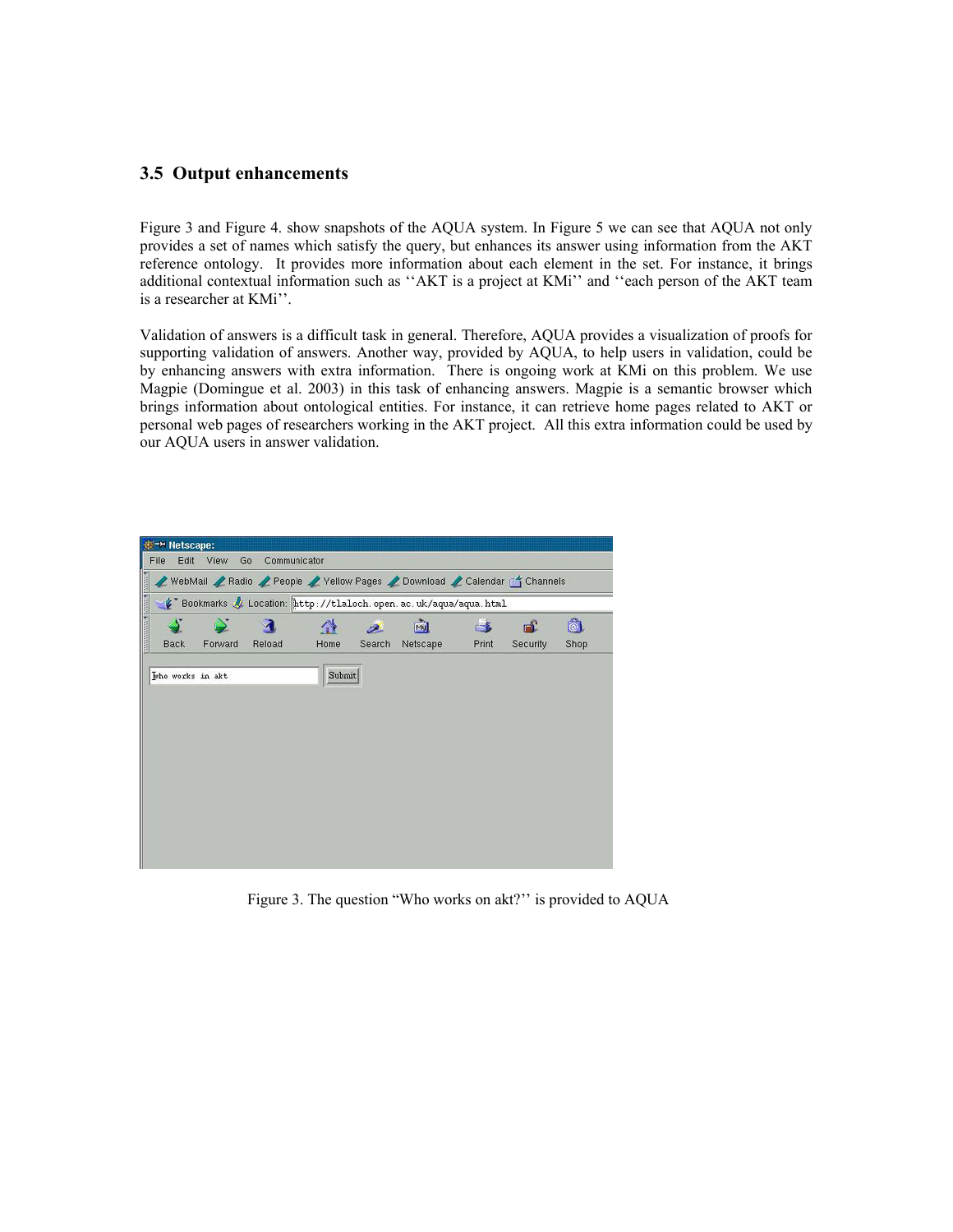

Figure 4. AQUA's answers to a question

### **3.6. AQUA Evaluation as closed-domain QA**

We conducted experiments using 43 questions related to the AKT ontology. AQUA was able to answer them correctly. However, one of the limitations of the current AQUA implementation was that the parser needs to be extended in order to cope with misspelling errors and unknown verbs. A solution to the latter (unknown verbs) could be to use the approach followed in Camille (the contextual Acquisition mechanism for incremental lexeme learning (Hasting 1994,1995,1996), where the meaning of verbs is inferred from context.

Some of the typical queries used in the experiment are shown in Table III. However, a more comprehensive set of questions used in our experiment can be found at the AQUA home page: <http://kmi.open.ac.uk/projects/akt/aqua/>

Some questions are answered by AQUA by performing statistical analysis of the data contained in the knowledge base. Examples of such questions are, *Which researchers work on most projects? Do most researchers work on most projects?* 

| <b>Question type</b>  | <b>Answers</b>                               |  |
|-----------------------|----------------------------------------------|--|
|                       |                                              |  |
| <b>Who</b>            |                                              |  |
| Who works in akt?     | A set of people who works on the akt project |  |
| Who owns webonto?     | Name of institution                          |  |
| Who is John Domingue? | Senior Research Fellow                       |  |
|                       | KMi deputy director                          |  |
|                       |                                              |  |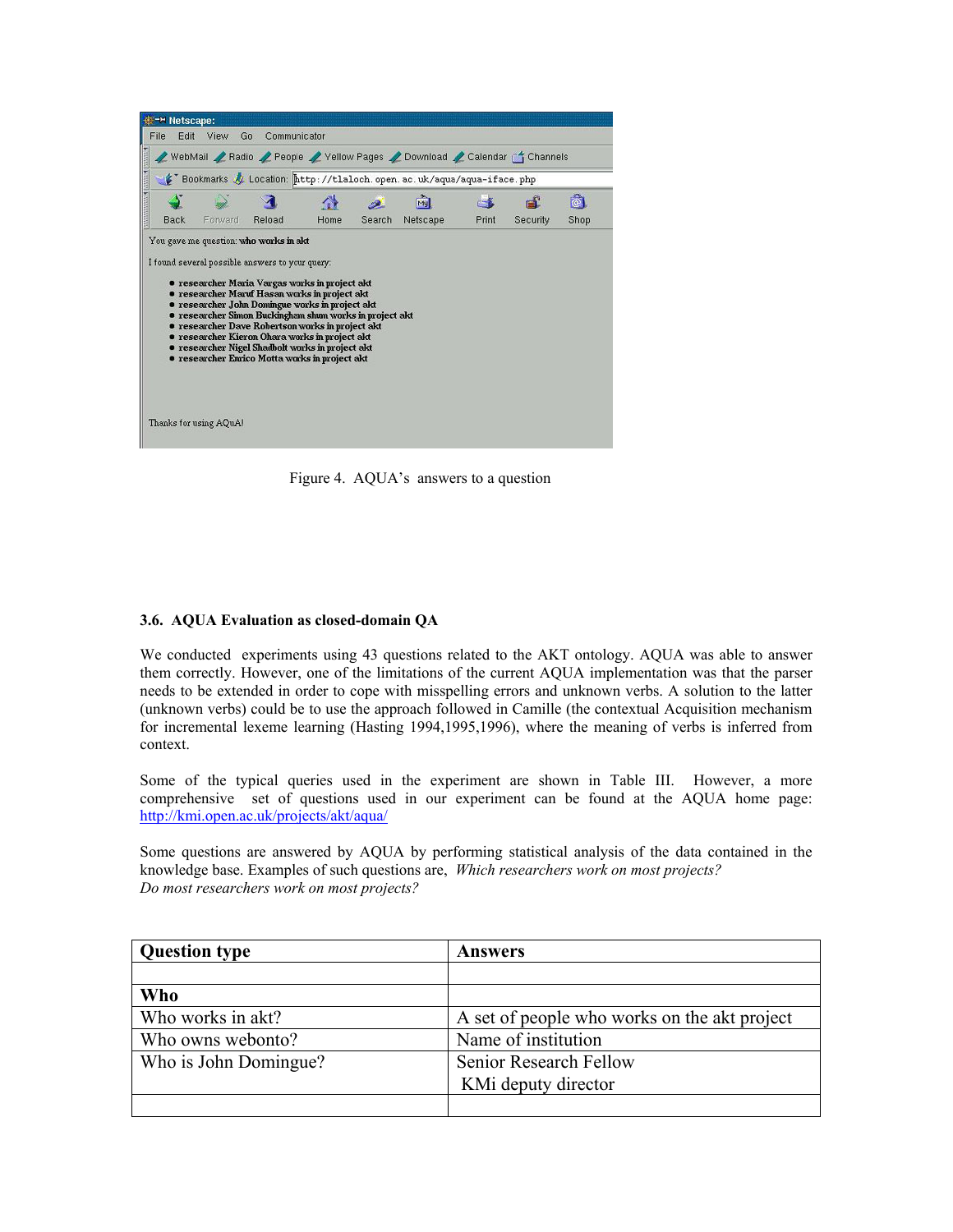| What                                  |                                                  |
|---------------------------------------|--------------------------------------------------|
| What is MnM?                          | KMi tool                                         |
| What is akt                           | Project                                          |
|                                       |                                                  |
| Which/What                            |                                                  |
| Which technologies KMi had            | A set of technologies                            |
| produced?                             |                                                  |
| Which researchers do not work on the  | A set of researchers except researchers          |
| akt project?                          | working on the akt project.                      |
| Which researchers work on most        | A set of researchers who work on almost all      |
| projects?                             | projects in Kmi                                  |
| Which tools support the technique of  | A set of KMi tools making use of Information     |
| Information Extraction?               | Extraction.                                      |
| Which researchers work on all         | A set of researchers working in all Kmi          |
| projects?                             | projects                                         |
| Which researchers work on few         | A set of researchers working in less than 1/3 of |
| projects?                             | KMi projects                                     |
| Which researchers do not work on most | A set of researches working on few projects      |
| projects?                             |                                                  |
| Which publications has KMi            | A list of publications                           |
| published?                            |                                                  |
|                                       |                                                  |
| Where                                 |                                                  |
| Where is researcher Maria Vargas-Vera | KMi                                              |
| based?                                |                                                  |
|                                       |                                                  |
| <b>Type Yes/No questions:</b>         |                                                  |
| Do all researchers work on the akt    | No.                                              |
| project?                              |                                                  |
| Do most researchers work on most      | Yes                                              |
| projects?                             |                                                  |
| Were all technologies produced by the | N <sub>o</sub>                                   |
| institution known as KMi?             |                                                  |
| Does Enrico Motta work on the akt     | Yes                                              |
| project?                              |                                                  |

Table III. AQUA has been evaluated with the following category of questions and using the AKT ontology.

Further work is planned in the direction of handling a wider range of question. For example the *when* and *why* type described in section 4.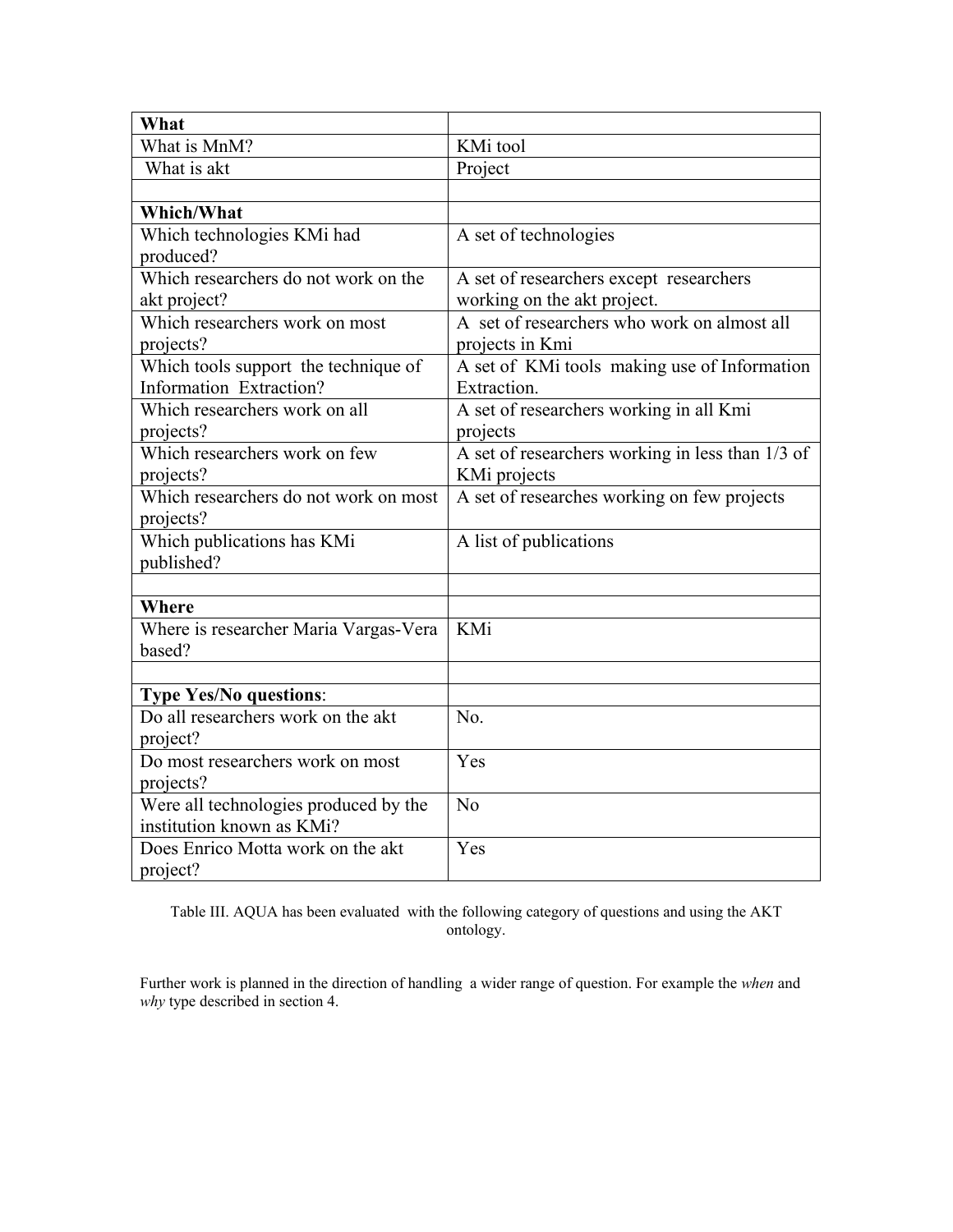# **4. AQUA as open-domain QA**

### **4.1 Query Classification**

Query classification is performed in the case that the proof fails, and gives information about the kind of answer AQUA should expect. Therefore, query classification plays an important role in the case that the answer needs to be found from the Web, and cannot be satisfied using just the populated ontology. For example, given the query ``What is the capital of Mexico?'' AQUA will not find anything from the ontology, and will instead a generate keyword search and pass it to the search engine.

The classification phase involves processing the query to identify the category of answer that the user is seeking. The classification is performed using the information obtained during segmentation of the sentence. During segmentation, the system finds nouns, verbs, prepositions and adjectives. The categories of possible answers are listed below.

- what/which this kind of question appears with a head noun that describes the category of the entity involved. For this category the head noun is extracted and WordNet is used to perform the mapping between head noun and category.
- who, whom the category of the answer is 'person'.
- when the category of the answer is 'date'.
- why the category of the answer should be 'reason'.
- where the category of the answer is 'location'.

The range of answers provided by AQUA - our question answering system - varies from yes/no answers, true/false answers, and answers consisting of a word or a sentence. In some cases, questions could have more than one answer, whilst in other cases the system might not find the answer. Currently, AQUA handles six categories of questions. Table IV shows categories of queries that AQUA is able to handle. These categories are based on the conceptual categories used in Lehnert's QUALM system (Lehnert 1978).

| <b>Question</b> categories | Specification                   | <b>Examples</b>                                                                          |  |
|----------------------------|---------------------------------|------------------------------------------------------------------------------------------|--|
| Verification               | Is a fact true?                 | Does Maria Vargas-Vera work on akt?<br>Does D. Fensel work on akt?                       |  |
| Definition                 | What is X?                      | What is akt? What is ontoweb?                                                            |  |
| Quantification             | How many                        | How many researchers work on akt?<br>How many people work in artificial<br>intelligence? |  |
| Reason                     | Why X?                          | Why the sky is blue?                                                                     |  |
| Concept                    | What?<br>When?<br>Who?<br>Where | Who is D. Fensel?                                                                        |  |
| Directive                  | Give me $X$                     | Give me Microsoft technologies<br>Give me KMi technologies                               |  |

Table IV shows a categorization of queries which can be handled using AQUA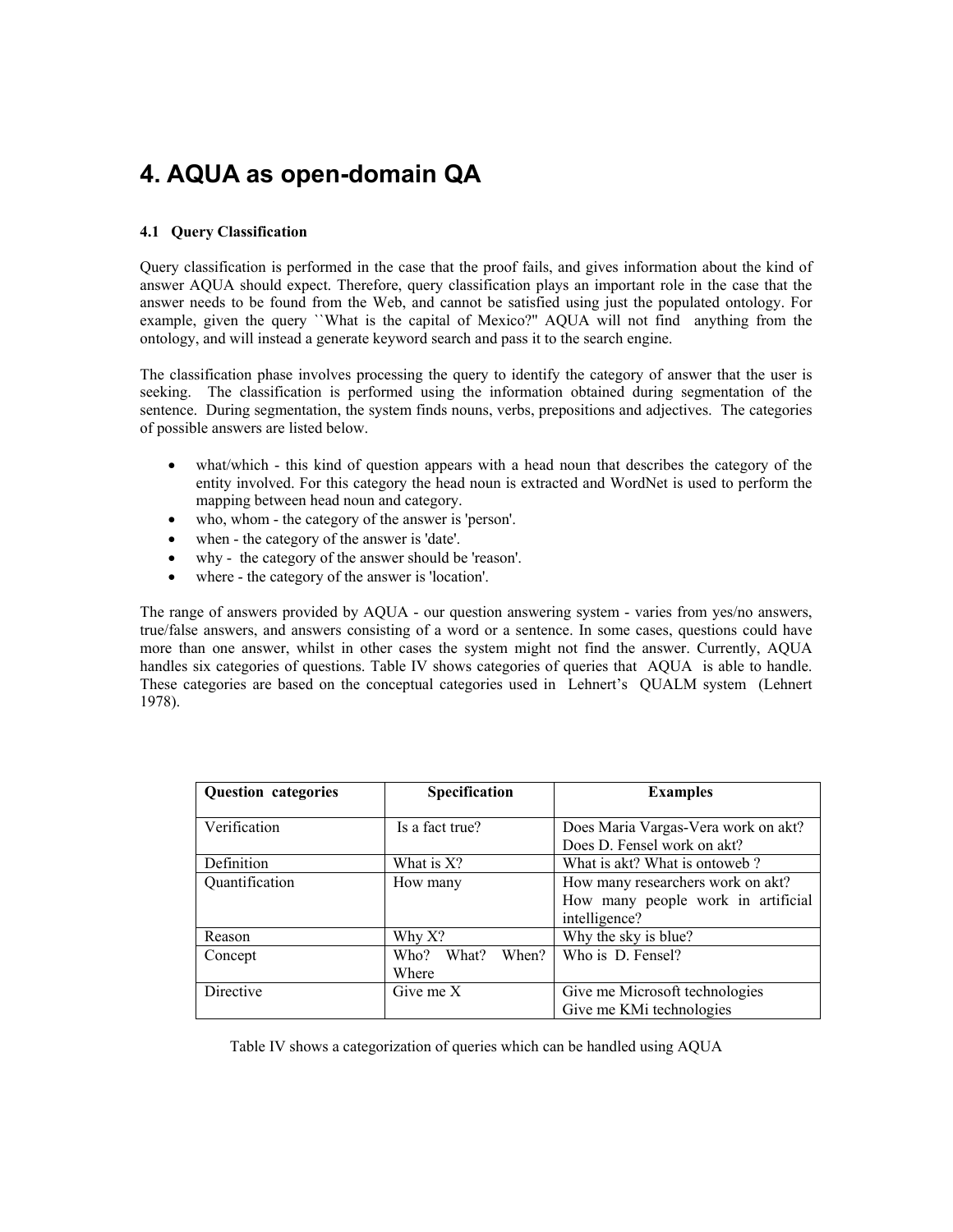Several answers can be correct but, in a given context, some of them can be useless. To illustrate this example we took an example from Lehner " *Where is Derfield Illinois?*'' (Lehnert 1978).

A set of possible answers are as follows:

- 1. Answer:  $87^{\circ}$  54' longitude 42 $^{\circ}$  12' latitude.
- 2. Answer: Near to Lake Michigan, about 20 miles north of Chicago.
- 3. Answer: Next to Highland Park.
- 4. Answer: On the planet Earth.

For example, answer 4 ('*On the planet earth'*) is not a meaningful answer to someone who wants to travel to *Derfield Illinois*. Similarly, answer 3 is useless if the person who is asking the question does not know where *Highland Park* is. Answer 1 is appropriate if a technical specification is required.

### **4.2 Learning patterns**

When the query cannot be satisfied using the AKT ontology (knowledge base), AQUA tries to satisfy the query using the web as a resource. In the downstream part of the AQUA architecture, we used information extraction and Machine Learning techniques. AQUA contains a set of learnt patterns from a predefined domain. As a first instance, we learnt patterns using as corpus an electronic news stories archive that we have available in our institution (Knowledge Media Institute). An example of a new story in our corpus is shown below. The title is **The AKT begins**

*The AKT begins.....KMI awarded £1.2M by EPSRC*

### *[Enrico Motta](http://kmi.open.ac.uk/people/motta/)*

### 01.03.00

"*KMi has been awarded £1.2M by the UK's Engineering and Physical Sciences Research Council to carry out research in the application of knowledge technologies to support knowledge creation and sharing in organizations. This highly prestigious award has been obtained in the context of the EPSRC Programme on Interdisciplinary Research Collaborations centred on Information Technology*''

We have used UMass tools (Marmot , Badger and Crystal (Riloff:96)) for information extraction. Our answer extraction system, as most information extraction systems, uses some form of partial parsing to recognize syntactic constructs without generating a complete parse tree for each sentence. Such partial parsing has the advantages of greater speed and robustness. High speed is necessary to apply the information extraction to a large set of documents. The robustness achieved by allowing useful work to be done from a partial parsing is essential to deal with unstructured and informal texts.

The nature of the domain is very important in determining which kind of patterns are necessary in our library of patterns. Currently, in order to apply our system to a new domain the entire knowledge process of defining templates has to be repeated.

### **4.2.1 Learning process model**

Within this work, we have focused on creating a generic process model for learning patters for the AQUA system. In the learning phase, we have devised three activities : markup, learning and extraction. We will provide more details of each of the activities in turn.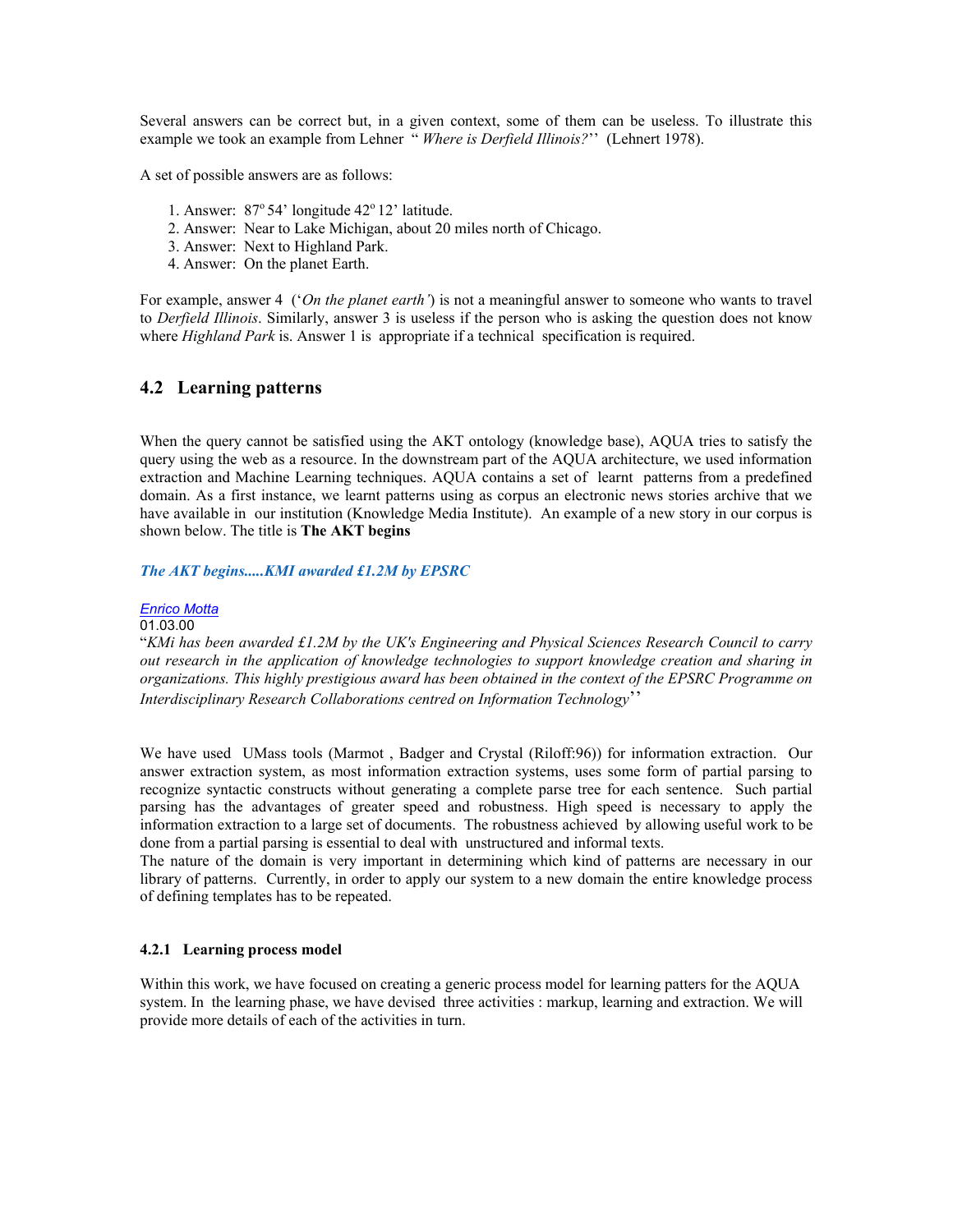#### **Markup**

In markup phase, we used half of the corpus (100 news stories). We trained the system using three categories of news stories: visits, awards and academic conferences. We annotated text documents (written in plain ASCII or HTML) with a set of tags. These tags are semantic annotations to relevant entities in the text. During the markup phase as the text is selected the system inserts the relevant SGML tags into the document. This markup was done using the TMI interface provided with the UMass tools.

### **Learning**

This phase was implemented by integrating two components: Marmot and a learning component called Crystal, both from UMass . We describe them briefly in this paper. However, full descriptions can be found in (Riloff 1996a)

Marmot is a natural language preprocessing tool that accepts ASCII files and produces an intermediate level of text analysis that is useful for information extraction applications. Sentences are separated and segmented into noun phrases, verb phrases prepositional phrases. Marmot has several functionalities: it preprocesses abbreviations to guide sentence segmentation, resolves sentences boundaries, identifies parenthetical expressions, recognizes entries from a phrasal lexicon and replace them, recognizes dates and duration phrases, performs phrasal bracketing of noun, preposition and adverbial phrases, and finally scopes conjunctions and disjunctions.

Crystal is a dictionary induction tool. It derives a dictionary of concept nodes from a training corpus. The first step in dictionary creation is the annotation of a set of training texts by a domain expert. Each phrase that contains information to be extracted is tagged (with SGML style tags).

Crystal initializes a concept nodes dictionary for each positive instance of each type of event. The initial concept node definitions are designed to extract the relevant phrases in the training instance that creates them but are too specific to apply to unseen sentences. The main task of Crystal is to gradually relax the constraints on the initial definitions and also to merge similar definitions. Crystal finds generalizations of its initial concept node definitions by comparing definitions that are similar. This similarity is deduced by counting the number of relaxations required to unify two concept node definitions. Then a new definition is created with constraints relaxed. Finally the new definition is tested against the training corpus to insure that it does not extract phrases that were not marked with the original two definitions. This means that Crystal takes similar instances and generalizes into a more general rule by preserving the properties from each of the concept node definitions which are generalized.

#### **Extraction**

A third component called Badger (from UMass) was also integrated into our event recognition system. Badger makes the instantiation of templates: its main task is to take each sentence in the text and see if it matches any of our concept node definitions. If no extraction concept node definition applies to a sentence, then no information will be extracted; this way irrelevant text can be processed very quickly.

### **9.2.2 Examples of extracted patterns using KMi news stories as training corpus**

Each event in our system has several patterns which can be used to recognize it (e.g. see questions of the **visitor , academic-conference and award** types). The patterns are shown in Table V.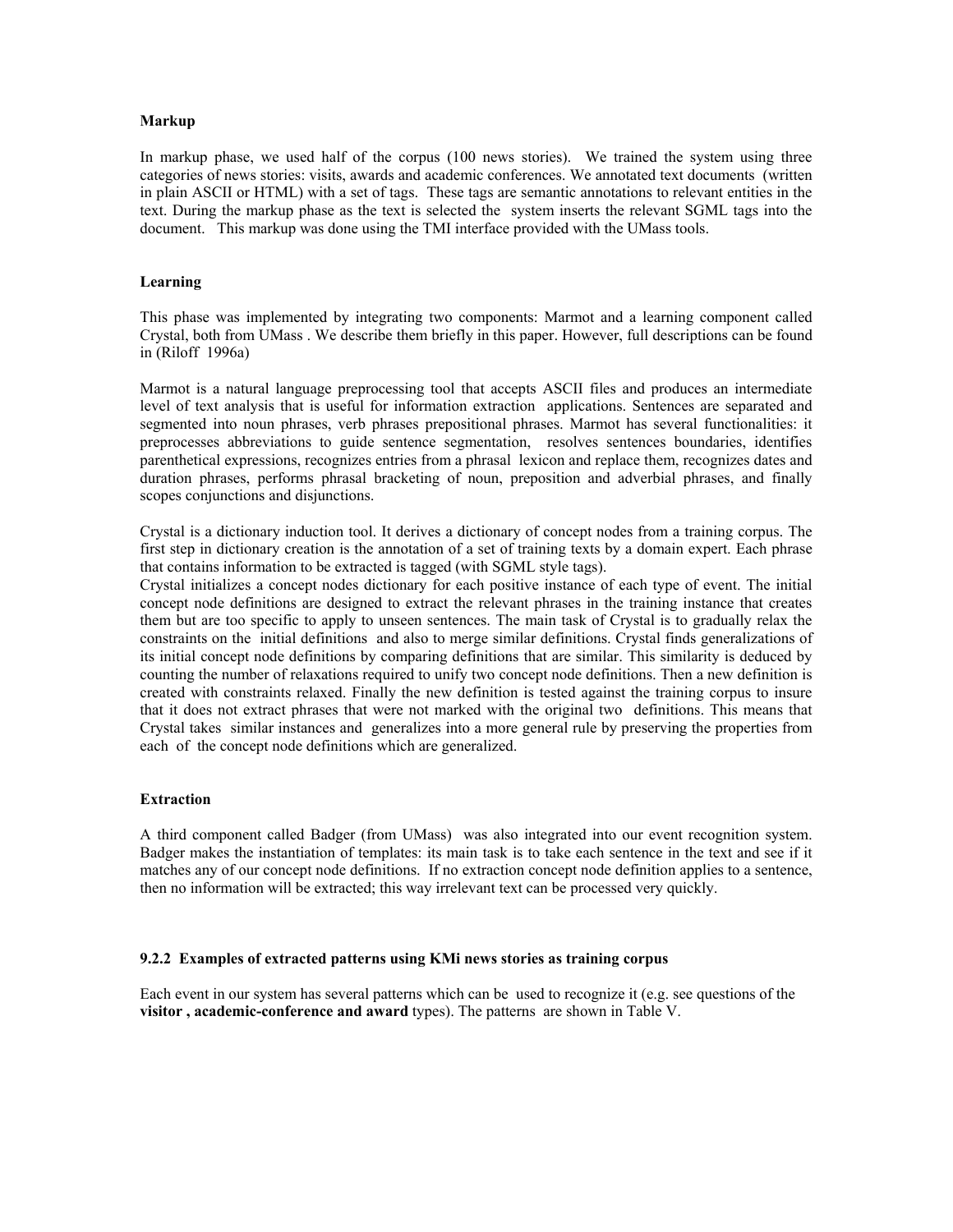## **KMi News stories Corpus**

| <b>Visits patterns</b>                            | <b>Questions</b>                                  |  |
|---------------------------------------------------|---------------------------------------------------|--|
| X visited Y                                       | Who visited Edinburgh University?                 |  |
| Y was visited by X                                | Does OU was visited by Mr Blair?                  |  |
| Y visited by X on Z                               | Who visited the OU on 12 July 2003?               |  |
| Y were visited by X                               | Who were visited by Mr Davis?                     |  |
| Visit to Y                                        |                                                   |  |
| X came                                            | Who came?                                         |  |
| $X$ came to visit $Y$                             | Who came to visit The Open University?            |  |
| Y hosted X                                        | Who hosted Ernesto Compatangelo?                  |  |
| Y hosted a visit from $\overline{X}$              | Who hosted a visit from Ernesto Compatangelo?     |  |
| Y had a visit from X                              | Who had a visit?                                  |  |
| Y welcomes X                                      | Who welcomes Gilliam Vincent?                     |  |
| In all patterns shown above X is a person, Y is a |                                                   |  |
| place/institution and Z is a location.            |                                                   |  |
|                                                   |                                                   |  |
| <b>Awards patterns</b>                            |                                                   |  |
| ORG has been awarded MONEY by FUNDER              | Who was awarded 10000 Euros by the European       |  |
|                                                   | Commission?                                       |  |
| ORG has been received MONEY from FUNDER to        | Which organization has been awarded 10000 Euros   |  |
| carry out research in TOPIC                       | from the EC to carry out research in the semantic |  |
|                                                   | web?                                              |  |
| ORG has been awarded MONEY by FUNDER to           | Which organization has been awarded 10000 Euros   |  |
| carry out research in TOPIC                       | by EC to carry out research in the semantic web?  |  |
| ORG has been awarded MONEY on TOPIC               | Which organization has been awarded 10000 Euros   |  |
|                                                   | by EC to carry out research on the semantic web?  |  |
| awards MONEY to ORG                               |                                                   |  |
| FUNDER has awarded MONEY to ORG                   | What funder has awarded 10000 Eu to Kmi?          |  |
| brings MONEY to ORG                               | Who brings money to ORG?                          |  |
|                                                   |                                                   |  |
| Academic conference patterns                      |                                                   |  |
| held at PLACE                                     | What was held at the Open University?             |  |
| taking place in PLACE                             | Where did the meeting take place?                 |  |
| hosted by ORG                                     | Who hosted the conference?                        |  |
| organized by ORG                                  | Who organized the conference?                     |  |
| paper entitled TITLE                              | What was the title of the paper?                  |  |

Table V shows a list of patterns and questions

The experiments showed that an automatic mechanism is needed in order to determine which extraction rules are spurious. We believe this problem can be solved by associating confidence value to the extraction rules (Vargas-Vera and Celjuska 2003c). Previous work has reported that spurious patterns were deleted manually from the library of rules under the assumption that they were not likely to be of much value (Riloff 1996a). However, our experiments reported in (Vargas-Vera and Celjuska 2003c) were carried out without deleting spurious rules.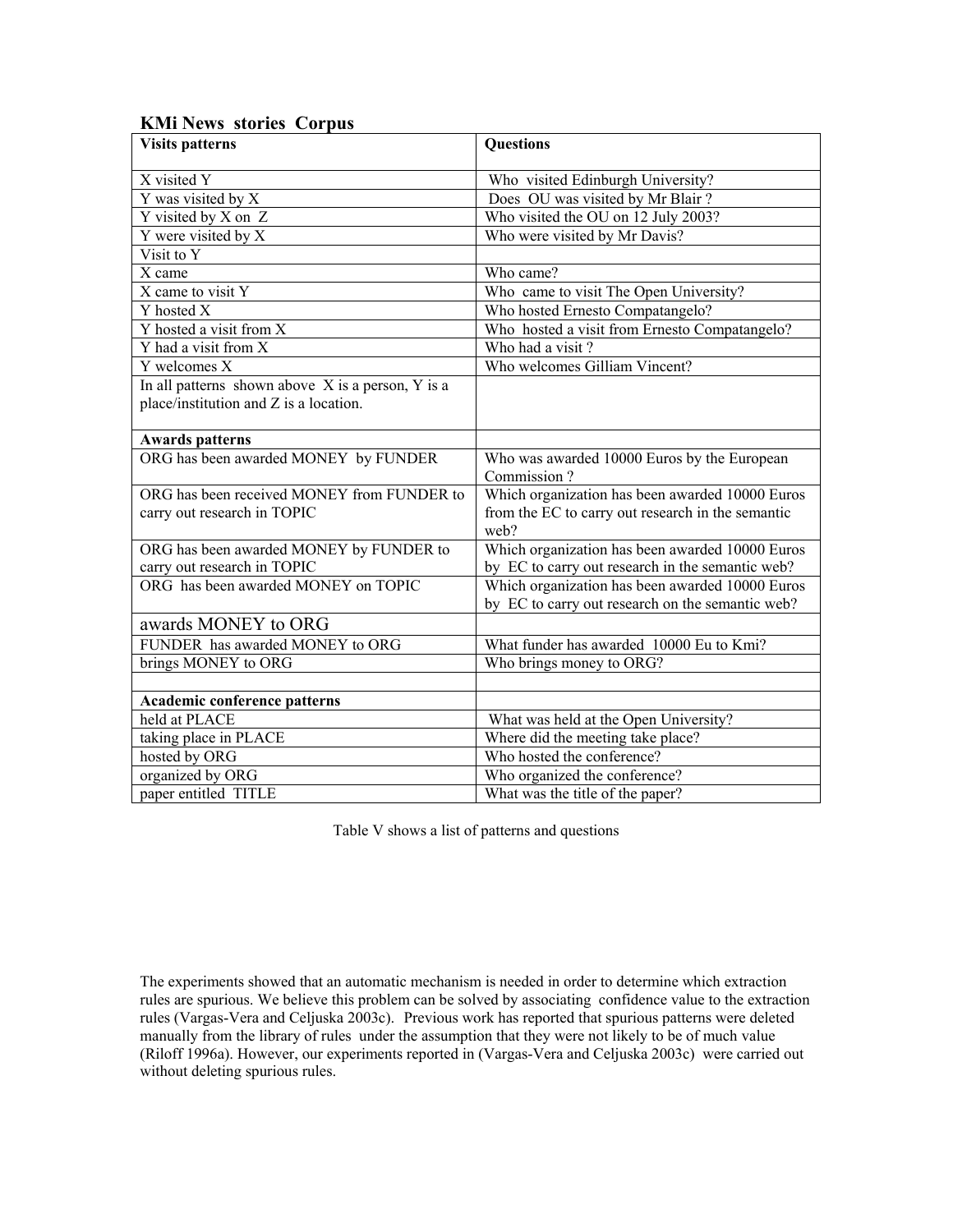## **5. Related work**

There are many trends in question answering (Katz 1997, Katz et al. 1988a, Katz 1988b, Plamondon et al. 2001, Burke et al. 1997, Moldovan 1999, Hovy et al. 2001a, Hovy et al. 2001b,Attardi 2001). However, in this paper, we only describe the systems most closely related to the AQUA system philosophy.

MULDER is a web-based QA system (Kwok 2001) that extracts snippets called summaries and generates a list of candidate answers. However, unlike AQUA, the system does not exploit an inference mechanism, and so, for example, cannot use semantic relations from an ontology.

QUANDA is closest to AQUA in spirit and functionality. QUANDA takes questions expressed in English and attempts to provide a short and concise answer (a noun phrase or a sentence) (Breck et al. 99). Like AQUA, QUANDA combines knowledge representation, information retrieval and natural language processing. A question is represented as a logic expression. Also knowledge representation techniques are used to represent questions and concepts. However, unlike AQUA, QUANDA does not use ontological relations.

ONTOSEEK is an information retrieval system coupled with an ontology (Guarino 1999). ONTOSEEK performs retrieval based on content instead of string based retrieval. The target was information retrieval with the aim of improving recall and precision and the focus was specific classes of information repositories: Yellow Pages and product catalogues. The ONTOSEEK system provides interactive assistance in query formulation, generalization and specialization. Queries are represented as conceptual graphs, then according to the authors ''the problem is reduced to ontology-driven graph matching where individual nodes and arcs match if the ontology indicates that a subsumption relation holds between them''. These graphs are not constructed automatically. The ONTOSEEK team developed a semi-automatic approach in which the user has to verify the links between different nodes in the graph via the designated user interface. In contrast, AQUA does not require user intervention in building the **graph of the query**  and the **graph obtained from the ontology.**

# **6. Conclusions and future work**

In this paper we have presented AQUA - a question answering system which merges NLP, Logic, Information Retrieval techniques and Ontologies<sup>12</sup>. AQUA translates English questions into logical queries (expressed in the QLL language) that are then used to generate of proofs. Currently, AQUA is coupled with the AKT reference ontology for the academic domain. In the future, we plan to couple AQUA with a set of ontologies from our repertoire of ontologies.

 $\overline{a}$ 

<span id="page-21-0"></span><sup>&</sup>lt;sup>12</sup> AQUA has been implemented in Sicstus Prolog, C, OCML and PHP. information

Information extraction can be seen as the task of pulling predefined relations from texts.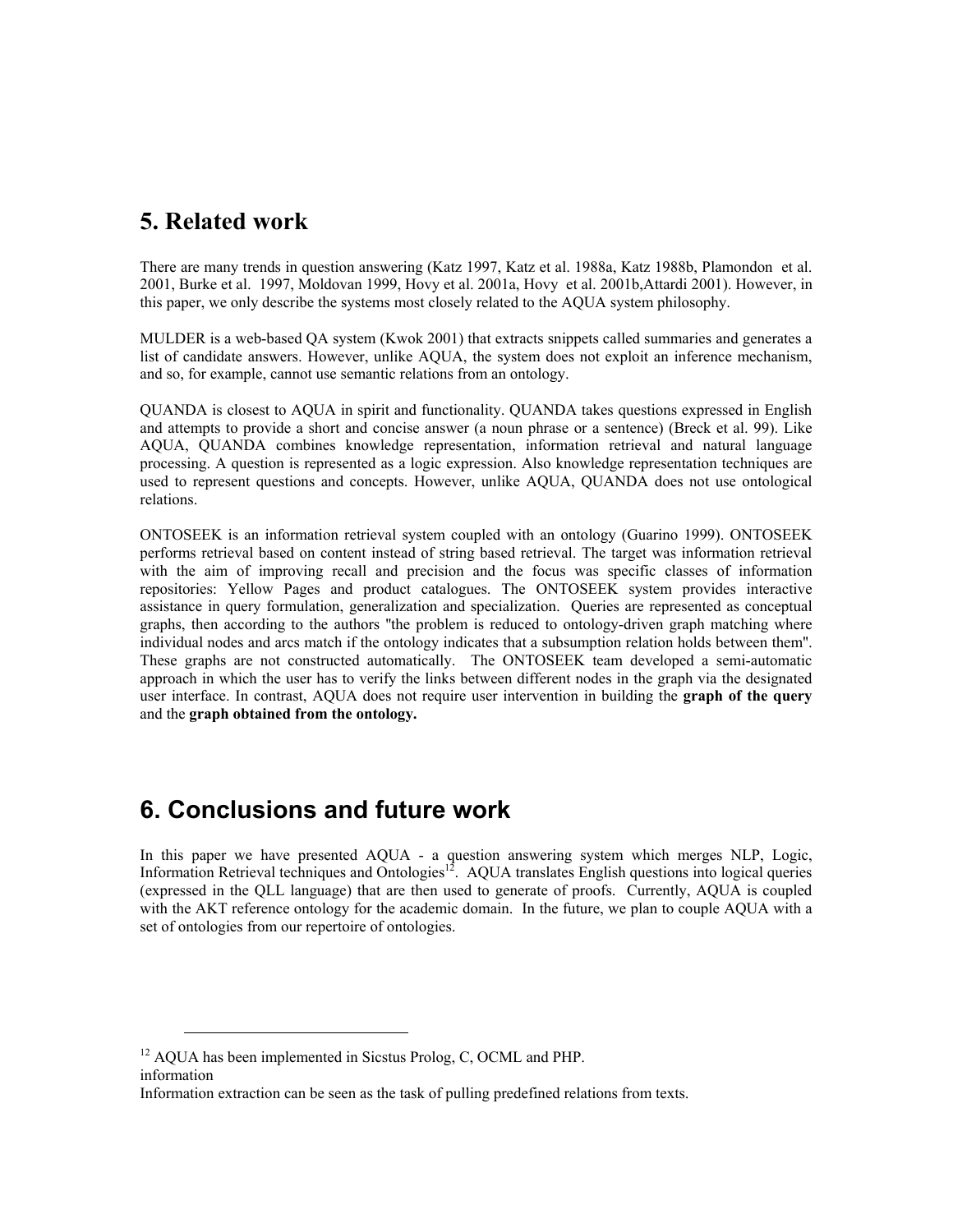AQUA makes use of an inference engine which is based on the Resolution algorithm. However, in future it will be tested with the Contextual Resolution algorithm which will allow the carrying of context through several related questions

We have also presented the similarity algorithm which we have embedded in AQUA: this uses Ontological structures, the Dice coefficient and WordNet synsets. This algorithm is used by AQUA to ensure that the question does not fail because of a mismatch between names of relations. In the future, we intend to provide AQUA with a library of similarity algorithms.

We are currently developing M-AQUA, which is a Question Answering System which handles multiple ontologies. It relies on a mediator which make sense of which ontology should be used for answering a query. Further research need to be done in this direction. However, preliminary results are encouraging.

One of the main restrictions of AQUA is that it only can answer questions in a isolation (i.e. it does not handle a set of follow up questions related to the initial question). Therefore, we will explore how to handle context across a set of queries.

Further work needs to be carried out to determine which data are queried most frequently by users. Then AQUA should be given patterns for such queries. We also could the improve response times for expensive queries.

Finally, future research can be focused one of the main problems found in AQUA. One such problem is that it needs to learn paraphrases to improve the QA process. For instance AQUA could learn that X killed Y has the same linguistic meaning that Y was assassinated by X (Duclaye et al. 2002).

# **Acknowledgments**

This work was funded by the Advanced Knowledge Technologies (AKT) Interdisciplinary Research Collaboration (IRC), which is sponsored by the UK Engineering and Physical Sciences Research Council under grant number GR/N157764/01. The AKT IRC comprises the Universities of Aberdeen, Edinburgh, Sheffield, Southampton and the Open University. The authors would like to thank Arthur Stutt and Mark Gaved for their invaluable help in reviewing the first draft of this paper. In particular we want to thank Gaston Burek for his help in formalizing the similarity algorithm. We also thank Martin Dzbor for his help on the AQUA interface and Gaston Burek for helping to formalize the similarity algorithm.

# **References**

Askjeeves: http://askjeeves.com/, 2000.

Attardi G. and Cisternino A. and Formica F. and Simi M. and Tommasi A. (2001): Proceedings of TREC-9 Conference, NIST, pp 633-641, 2001.

Baldwin J. F. and Martin T.P. and Pilsworth B. W. (1995): Fril - Fuzzy and Evidential Reasoning in Artificial Intelligence. Research Studies Press in 1995.

Budanitsky A. and Hirst G. (2001) Semantic distance in WordNet: An experimental, application-oriented evaluation of five measures. Workshop on WordNet and Other Lexical Resources, Second meeting of the North American Chapter of the Association for Computational Linguistics, Pittsburgh, June 2001.

Burke R. D. and Hammond K. J. and. Kulyukin V. A. and Lytinen S. L. and Tomuro N. and Schoenberg S. (1997): Questions answering from frequently-asked question files: Experiences with the FAQ Finder System. The University of Chicago, Computer Science Department, TR-97-05, 1995.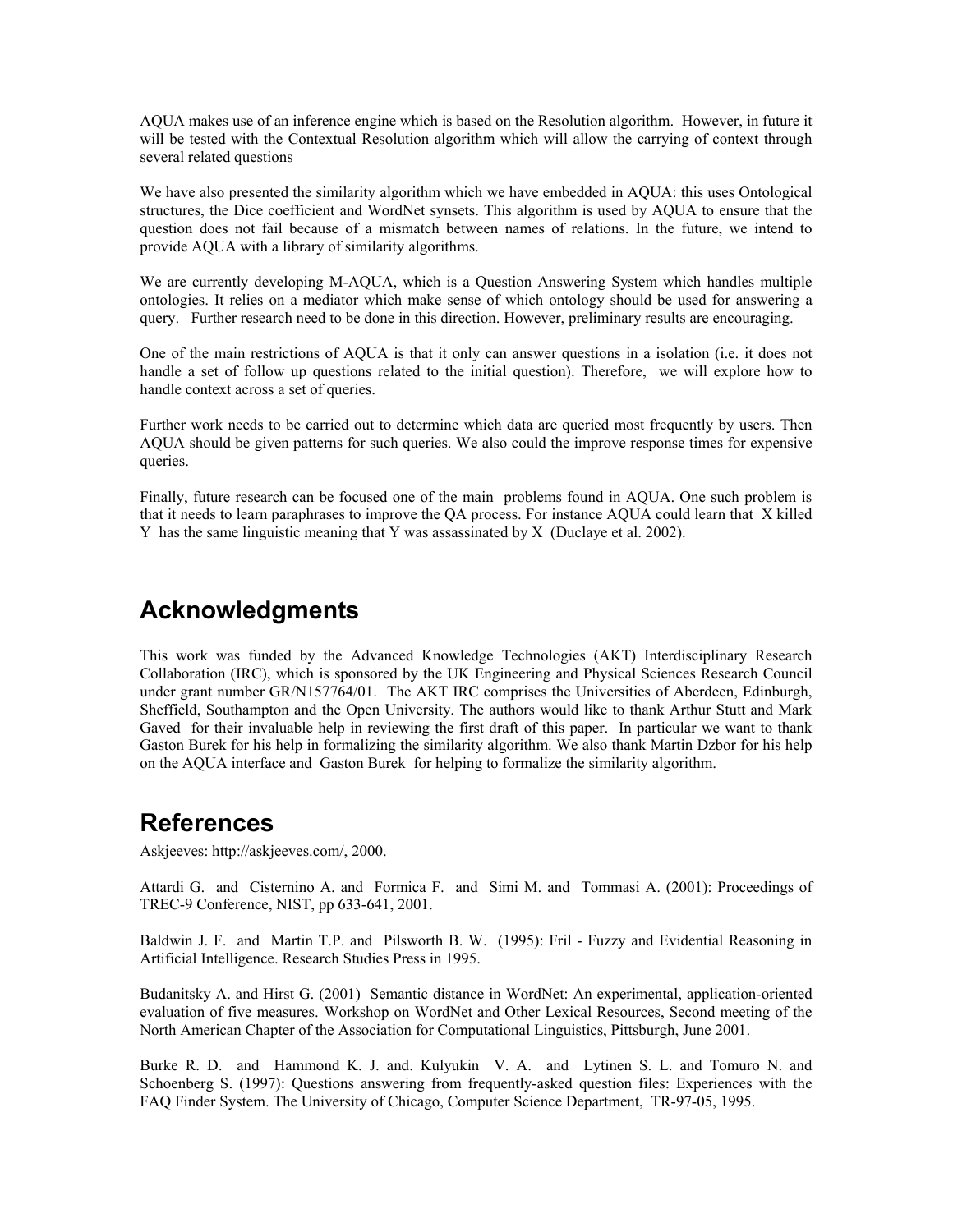Brickley D. and Guha R.(2000): Resource Description Framework (RDF) Schema Specification 1.0. Candidate recommendation, World Web Consortium, URL:http://www.w3.org/TR/2000/CR-rdf-schema-20000327.

Breck E. and House D. and Light M. and Mani I. (1999): Question Answering from Large Document Collections, AAAI Fall Symposium on Question Answering Systems, 1999.

Ciravegna F. and Dingli A. , Guthrie D. and Wilks Y. (2003): Mining Web Sites Using Unsupervised Adaptive Information Extraction. Proceedings of the 10th Conference of the European Chapter of the Association for Computational Linguistic, Budapest Hungary, 2003.

Clocksin W. F. and Mellish C. S. (1981): Programming in Prolog, Springer-Verlag, 1981.

Doan A. and Madhavan J. and Domingos P. and Halevy A. (2002): Learning to Map between Ontologies on the Semantic Web. In Proc. of the 11th International World Wide Web Conference (WWW2002), 2002.

Domingue J. and Dzbor M and Motta E. (2003): Semantic Layering with Magpie. The Second International Semantic Web Conference, Sanibel Island FL, USA, October 2003.

Duclaye F. and Francois Y. (2002): Using the Web as a Linguistic Resource for Learning Reformulations Automatically , Proceedings of the third international conference on language resources and evaluation (LREC'02) vol. 2, pp. 390-396, Las Palmas, Canary Islands - Spain, May 2002.

Frakes W. and Baeza-Yates R. (1992): Information Retrieval: Data Structures & Algorithms, Prentice Hall, 1992.

Guarino N. (1999): OntoSeek: Content-Based Acess to the Web, IEEE Intelligent Systems, pp 70-80, 1999.

Hastings, P. (1994): Automatic Acquisition of Word Meaning from Context. PHD. Thesis, University of Michigan, Ann Arbor, MI, 1994.

Hastings, P. (1995): Use of context in an automatic lexical acquisition mechanism. In Iwanska, L. (Ed), Proceedings of the Workshop on Context in Natural Language of the 14<sup>th</sup> International Join Conference on Artificial Intelligence, 1995.

Hastings, P. (1996): Implications of an automatic lexical acquisition mechanism. In Wermter, S ., Riloff, E., & Scheler, C.. (Eds.), Connectionist Statistical and Symbolic Approaches to Learning for Natural Language Processing. Springer -Verlag, Berlin, 1996.

Hayes P. (2002): RDF Model Theory, W3C Working Draft, URL:http://www.w3.org/TR/rdf-mt/

Hovy E. and Gerber L. and Hermjakob U. and Junk M. and Liu C-Y (2001a): Question Answering in Webclopedia, Proceedings of TREC-9 Conference, NIST, 2001.

Hovy E. and Gerber L. and Hermjakob U and Liu C-Y and Ravichandran D. (2001): Toward Semantics-Based Answer Pinpointing, Proceedings of DARPA Human Language Technology conference (HLT), 2001.

Katz B. (1997): From sentence processing to information access on the world wide web, Proceedings of AAAI Symposium on Natural Language Processing for the World Wide Web, 1997.

Katz B. and Levin B. (1988a): Exploiting Lexical Regularities in Designing Natural Language Systems, MIT Artificial Intelligence Laboratory, TR 1041, 1988.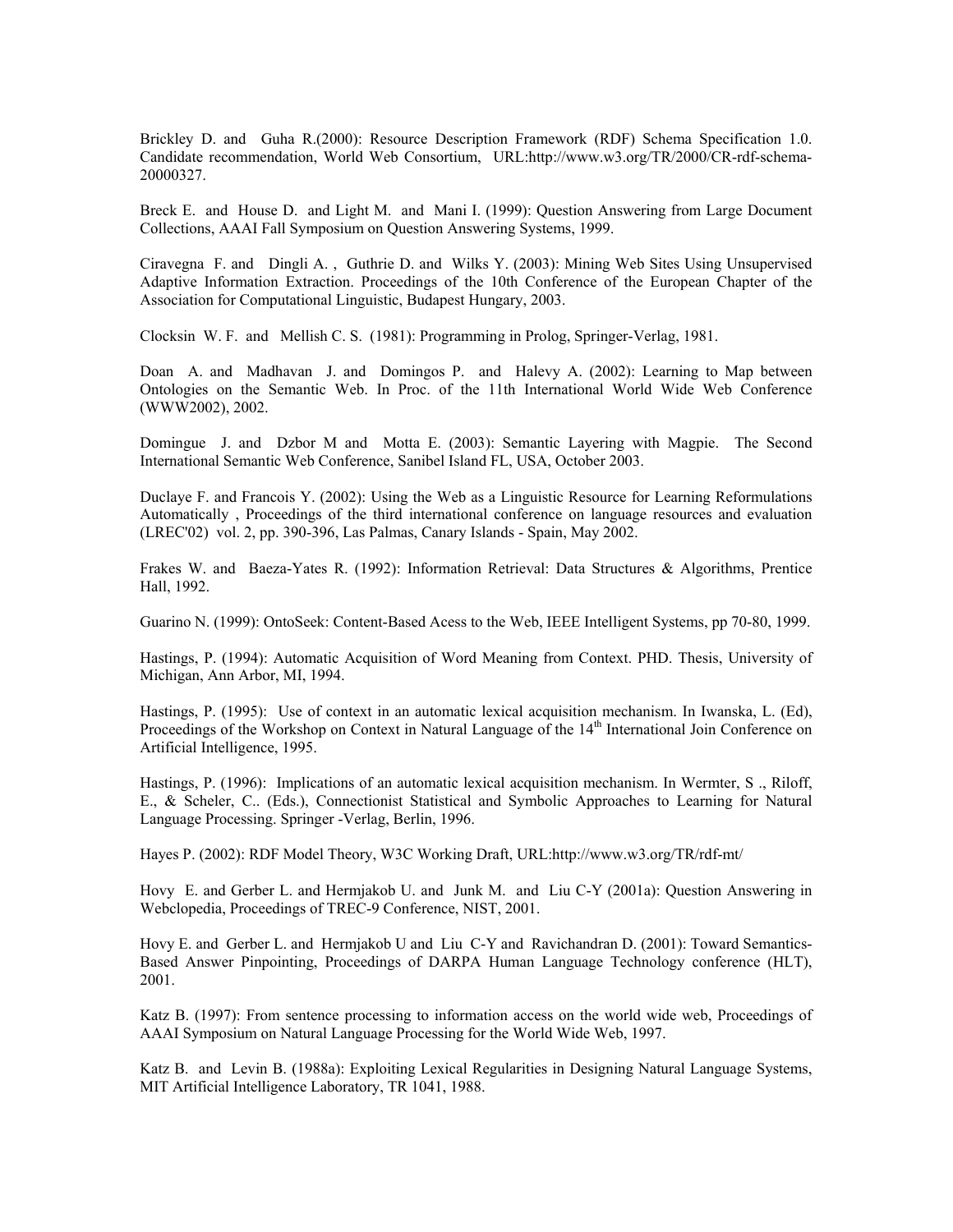Katz B. (1988b): Using English for Indexing and Retrieving, MIT Artificial Intelligence Laboratory, TR 1096, 1988.

Kwok C. and Etzioni O. and D. S. Weld D. S. (2001): Scaling Question Answering to the Web, World Wide Web, pp 150-161, 2001.

Lassila O. and Swick R. (1999): Resource Description Framework (RDF): Model and Syntax Specification. Recommendation. World Wide Web Consortium, URL: http://www.w3.org/TR/REC-rdfsyntax/.

Lehnert W. G. (1978): The Process of Question Answering . Lawrence Erlbaum Associates, Inc, Publishers, 1978.

Lin D. and Pantel P. (2001): Discovery of Inference Rules for Question Answering, Journal of Natural Language Engineering, 2001.

Lloyd J. W. (1984): Foundations of Logic Programming, Springer-Verlag, 1984.

Manning C. D. and Schutze H. (1999): Foundations of Statistical Natural Language Processing. The MIT Press, Cambridge Massachusetts, 1999.

Miller G. A. and Charles W. G. (1991): Contextual correlates of semantic similarity. Language and Cognitive Processes , 6(1), 1-28.

Moldovan D. and Harabagiu S. and Pasca M. and Mihalcea R. and Goodrum R. and Girju R. and Rus V. (1999): LASSO: A Tool for Surfing the Answer Net. Proceedings of TREC-8 Conference, NIST, 1999.

Moreale E. and Vargas-Vera M. (2003): Towards a Student Portal. KMI-TR-136, Knowledge Media Institute, The Open University, 2003.

Motta E. (1999): Reusable Components for Knowledge Modelling. IOS Press. Netherlands, 1999.

Noy N. and Musen M. (2000): PROMPT: Algorithm and Tool for Automated Ontology Merging and Alignment. In Proc. of the 17th National Conference on Artificial Intelligence (AAAI), 2000.

 Plamondon L. and Lapalme G. and Diro R. and Kosseim L (2001): The QUANTUM Question Answering System, Proceedings of TREC-9 Conference, NIST, 2001.

Pulman S. G. (2000): Bidirectional Contextual Resolution, Computational Linguistic Vol 26/4, 497-538, 2000.

Ravichandran D and Hovy E. (2002): Learning Surface Text Patterns for a Question Answering System. In Proceedings of the ACL Conference, 2002.

Resnik P. (1995) Using information content to evaluate semantic similarity in a taxonomy. In Proceedings of IJCAI-95, pages 448-453, Montreal, Canada.

Resnik P. (1998): Semantic Similarity in a Taxonomy: An Information-Based Measure and its Application to Problems of Ambiguity in Natural Language. Journal of Artificial Intelligence research.

Resnik P and Diab M. (2000): Measuring Verb Similarity. Proceedings of the 22<sup>nd</sup> Annual Meeting of the Cognitive Science Society (COGSCI2000), Philadelphia, USA, 2000.

E. Riloff (1996a): An Empirical Study of Automated Dictionary Construction for Information Extraction in Three Domains. AI Journal, volume 85:101-134, 1996.